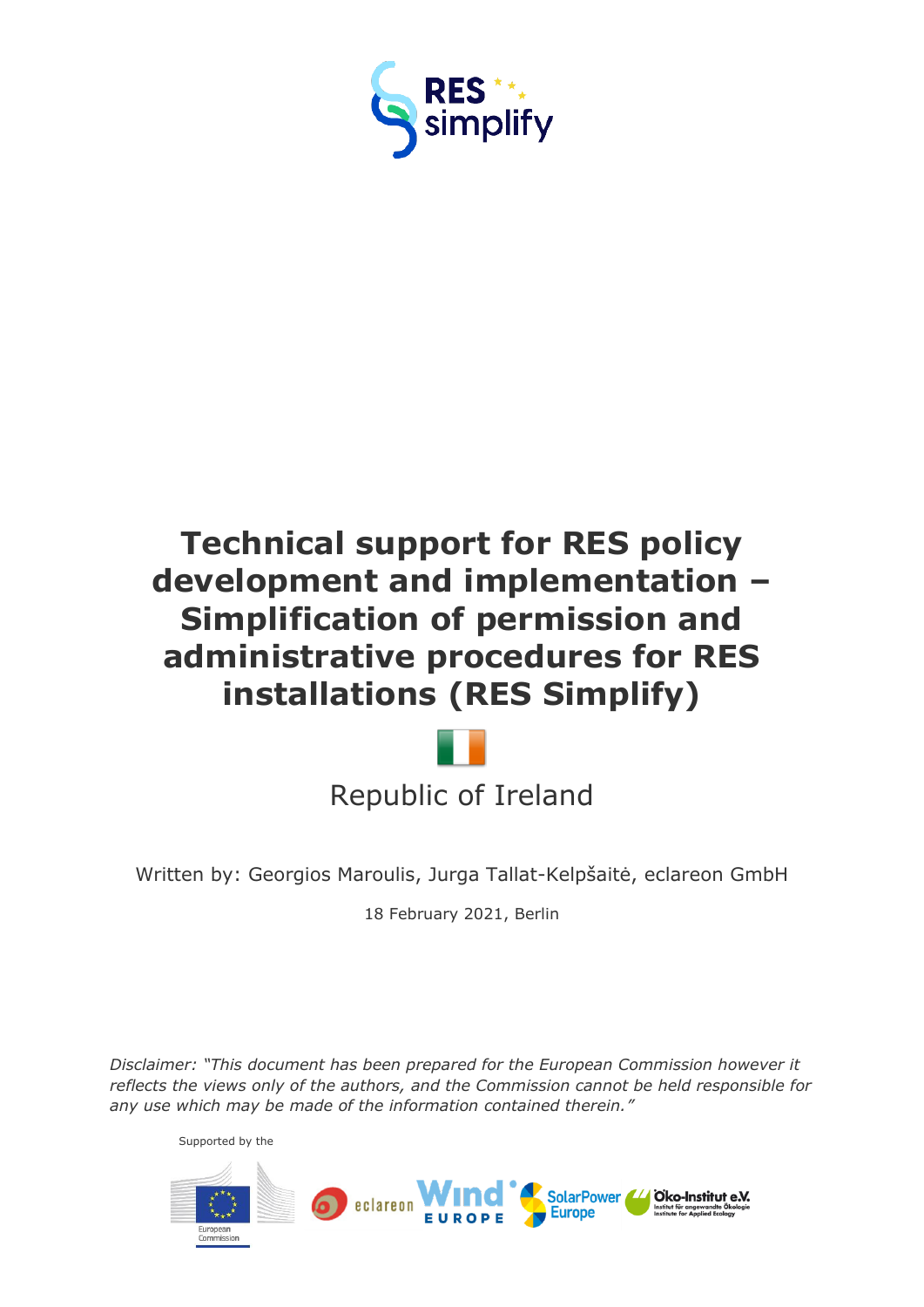# <span id="page-1-0"></span>**Executive summary**

This report covers three RES-E technologies: onshore wind, offshore wind and groundmounted PV.

One of the main barriers related to the administrative procedures in Ireland is the appeal process. The fairly simple appeal process enables anyone, even if they are not directly affected by the project, to object at a very low cost. Consequently, there are groups that raise environmental concerns and object to the realisation of onshore wind in particular. In addition, the decision on the appeal may take longer than expected, despite the statutory deadlines. Therefore, especially onshore wind developers are faced with considerable delays and uncertainty for their projects.

Further crucial barriers have emerged in the grid connection step. Despite the fact that there is a standardised procedure, the so-called Enduring Connection Procedure (ECP), barriers emerge prior to entering and accepting the connection offer as well as realising the grid connection works. Under the current ECP, Eirgrid (TSO) and ESB Networks (DSO) announce a round for new applications every two years (once every year from 2020 onwards). However, only a specific number of projects succeed in securing an initial grid connection offer (batch approach). This leaves out a substantial number of older and newer projects. These projects should re-submit their application in the next ECP round. In the realisation of grid connection works, specific delays are witnessed, mainly in the distribution system. Moreover, the calculation of grid costs is not very clear. These barriers affect onshore wind and are emerging obstacles for ground-mounted PV. The above-mentioned simplified appeal procedure is also hindering the grid connection process step. This applies to cases, where the realisation of grid connection requires a planning permission.

Offshore wind is currently in the nascent phase in Ireland. One of the most crucial barriers for this technology is finding a route to market for offshore wind. This means the introduction of a general legal framework (will be introduced shortly) and a separate auction that can secure the sustainability of offshore wind investments.

Table 1 contains a traffic light assessment of the relevant process steps for the installation of onshore wind, offshore wind and ground-mounted PV in the Republic of Ireland.



*Table 1: Traffic light assessment of the relevant process steps*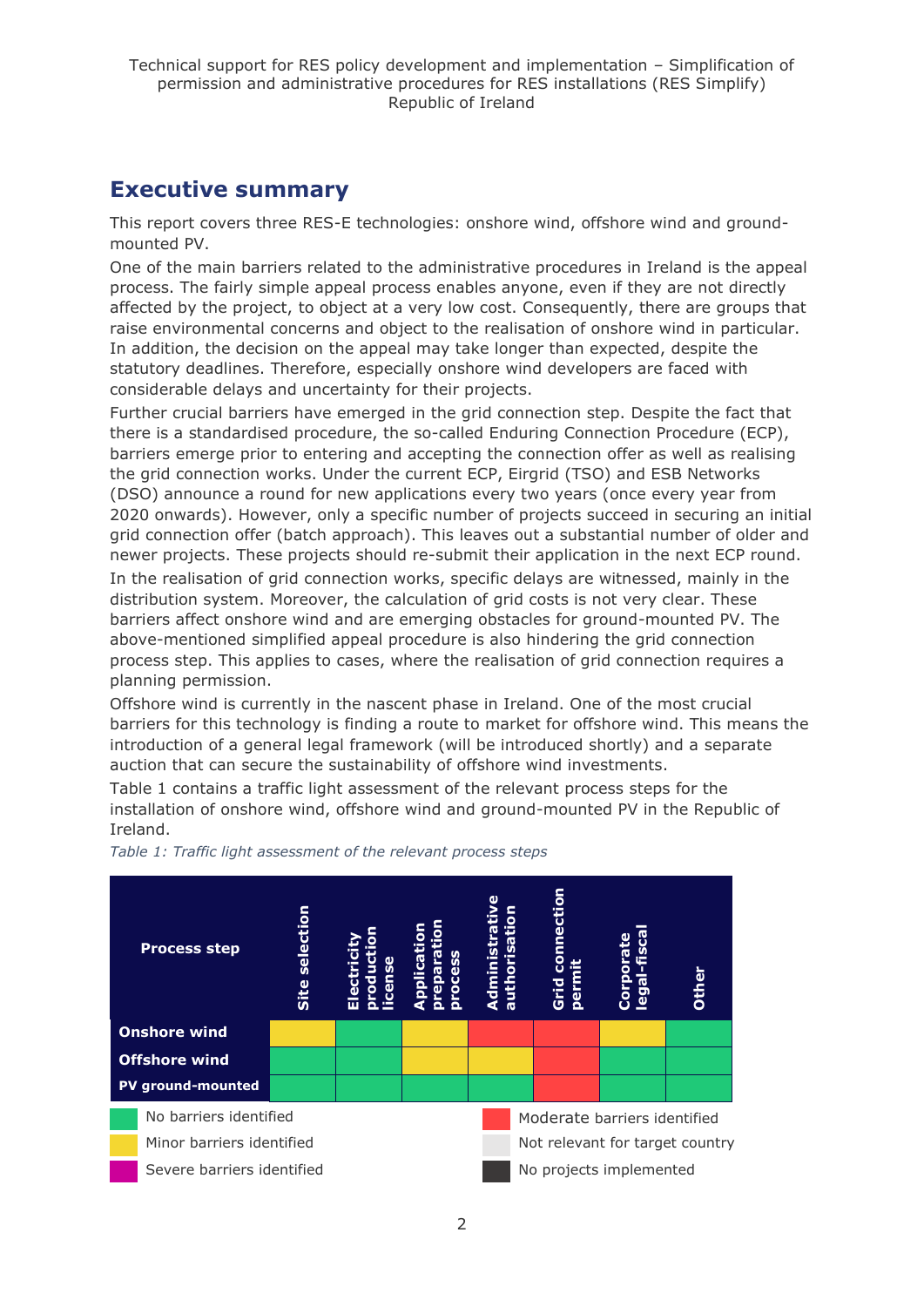# **Table of contents**

| 2.1.   |  |                                                                |
|--------|--|----------------------------------------------------------------|
|        |  |                                                                |
| 2.1.2. |  |                                                                |
| 2.1.3. |  |                                                                |
| 2.1.4. |  |                                                                |
| 2.1.5. |  |                                                                |
| 2.1.6. |  |                                                                |
| 2.1.7. |  |                                                                |
|        |  |                                                                |
|        |  |                                                                |
|        |  |                                                                |
|        |  |                                                                |
|        |  |                                                                |
|        |  | Indicators to measure the performance of the overall process25 |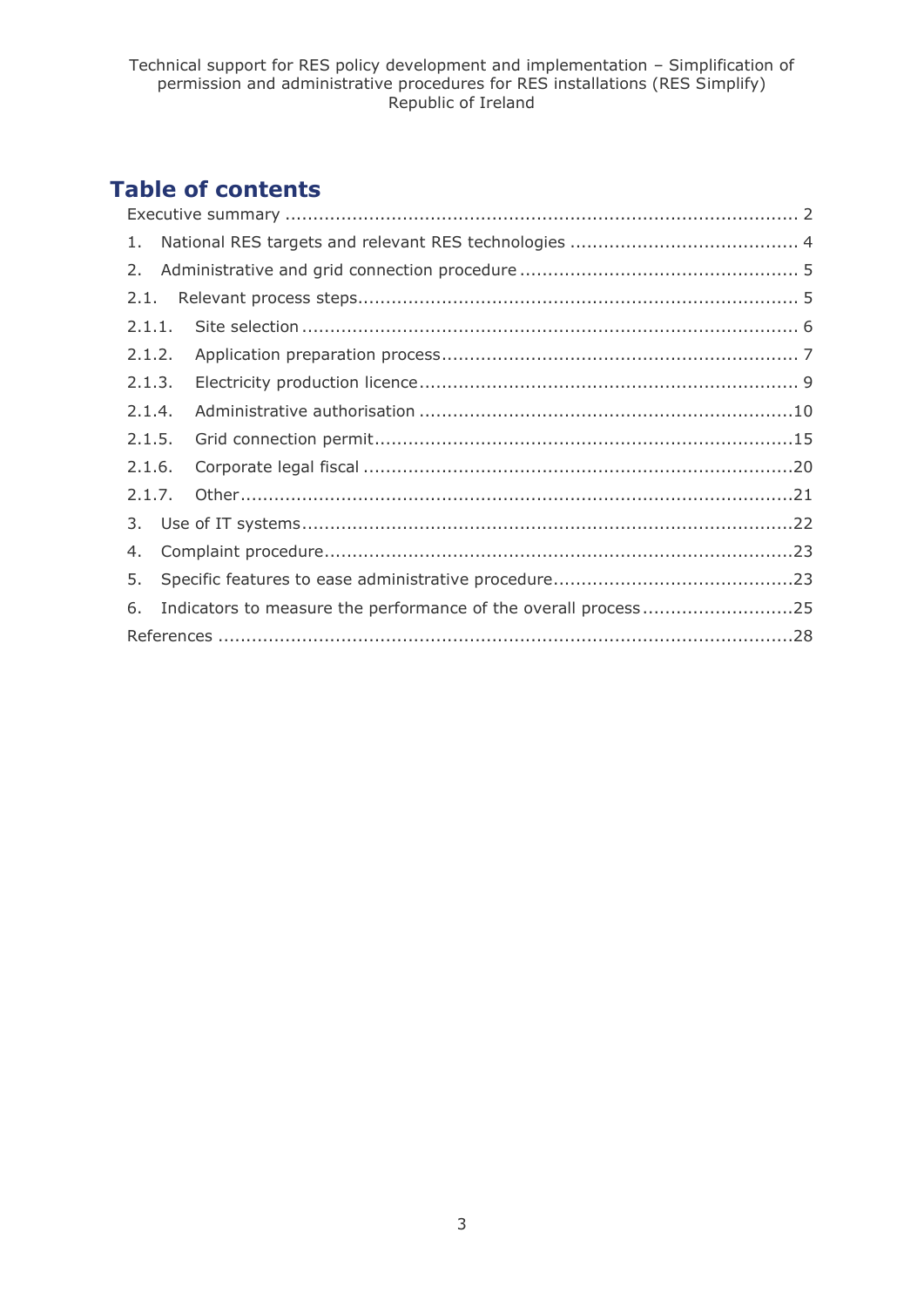# <span id="page-3-0"></span>**1. National RES targets and relevant RES technologies**

The Republic of Ireland published its draft National Energy and Climate Plan (NECP) in July 2020. According to the NECP, Ireland is planning to increase the overall share of renewable energy sources (RES) in its gross final energy consumption to 21.5% (in the 'with existing measures' (WEM) scenario) or to 34.1% (in the 'with additional measures' or WAM scenario) by 2030 (NECP Ireland, 2020). It should be noted that this version of the NECP, which reflects the EU Effort Sharing Decision, was drafted prior to the general elections that took place in February 2020. The new coalition government that was formed in June 2020 adopted a more ambitious greenhouse gas (GHG) reduction target: 7% annual GHG reduction instead of previously set target of roughly 3% GHG reductions per annum. Therefore, an amended version of the NECP is expected (NECP Ireland, 2020).

The electricity sector is expected to play the most pivotal role in meeting the overall 2030 RES target in gross final energy consumption of 21.5% (WEM) or 34.1% (WAM). Based on the latest SHARES data for 2019 (Eurostat, 2020), the RES share in the electricity sector (RES-E) was 36.49%. The RES-E target for 2030 is set at 54.9% in the WEM scenario and 70% in the WAM scenario. In terms of installed capacity, onshore wind, offshore wind and PV (basically ground-mounted) will be the key renewable energy technologies in 2030. By 2030 and under the WEM scenario, onshore wind is expected to reach 6,018 MW (3,572 MW in 2018), offshore wind 1,800 MW (25 MW in 2018) and PV 1,250 MW (10 MW in 2018). It is interesting to note that the deployment rate projected for offshore wind and PV is very high and thus immediate steps and measures towards the acceleration of their deployment are needed.

Figure 1 displays the annual deployment of solar PV and onshore wind between 2010 and 2019. While the onshore wind power deployment took constantly place during the 2010's with an impressive deployment in 2016, 2017 and 2019, solar PV deployment started in 2016, but remained rather low until 2019.



*Figure 1: Annual installed capacity of PV and Wind onshore 2010-2019 (source: EurObserv'ER)*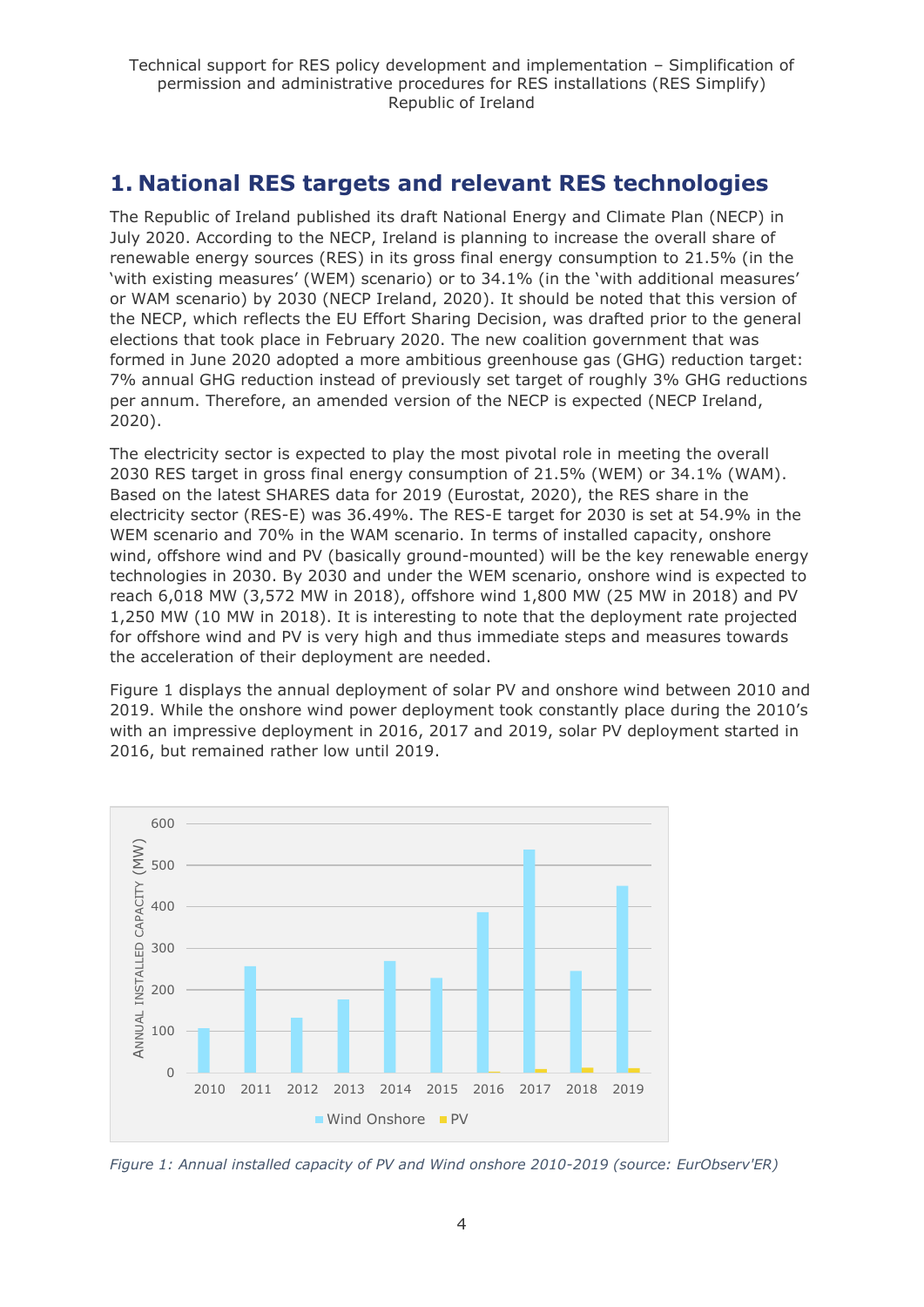

*Figure 2: Planned deployment of RES-E 2020-2030 in relation to past deployment (source: NECP)*

# <span id="page-4-0"></span>**2. Administrative and grid connection procedure**

# <span id="page-4-1"></span>**2.1. Relevant process steps**

In the site selection stage, the developers of onshore wind and ground-mounted PV projects should take into consideration certain planning restrictions, which are stated in the Local Development Plans. For onshore wind, specific guidelines are available (currently under revision). The decision on the location is crucial as it can ease the further administrative process.

The application preparation stage includes the drafting of the Environmental Impact Assessment Report (EIA Report) and/or the Natura Impact Statement (NIS) for onshore wind/ ground-mounted PV and expectedly for offshore wind. A pre-application consultation with the planning authorities or *An Bord Pleanála*, the independent statutory quasi-judicial body that is in charge of specific planning applications (Strategic Infrastructure Development- SID and Offshore Wind) is mandatory.

The pre-application consultation defines the content and extent of the EIA Report. Additionally, pre-application consultation defines whether a NIS is also necessary. In any case, the drafting of both the EIA Report and the NIS take time as certain studies (bird surveys) need to be carried out.

The electricity production licence includes the issue of the *License to Generate* (operation license) by the Commission for Regulation of Utilities (CRU). Its application can come after the *Authorisation to Construct* license (s. below) or a single application is possible. Planning permission and grid connection offer is mandatory for the issue of this license.

The administrative authorisation procedure covers the issuing of the planning permission, relevant for both onshore wind and ground-mounted PV. The project developer should apply for a planning permission from the Planning Authority or An Bord Pleanála. The application includes all relevant accompanying documents, such as the EIA Report and the NIS. A similar approach is expected for offshore wind.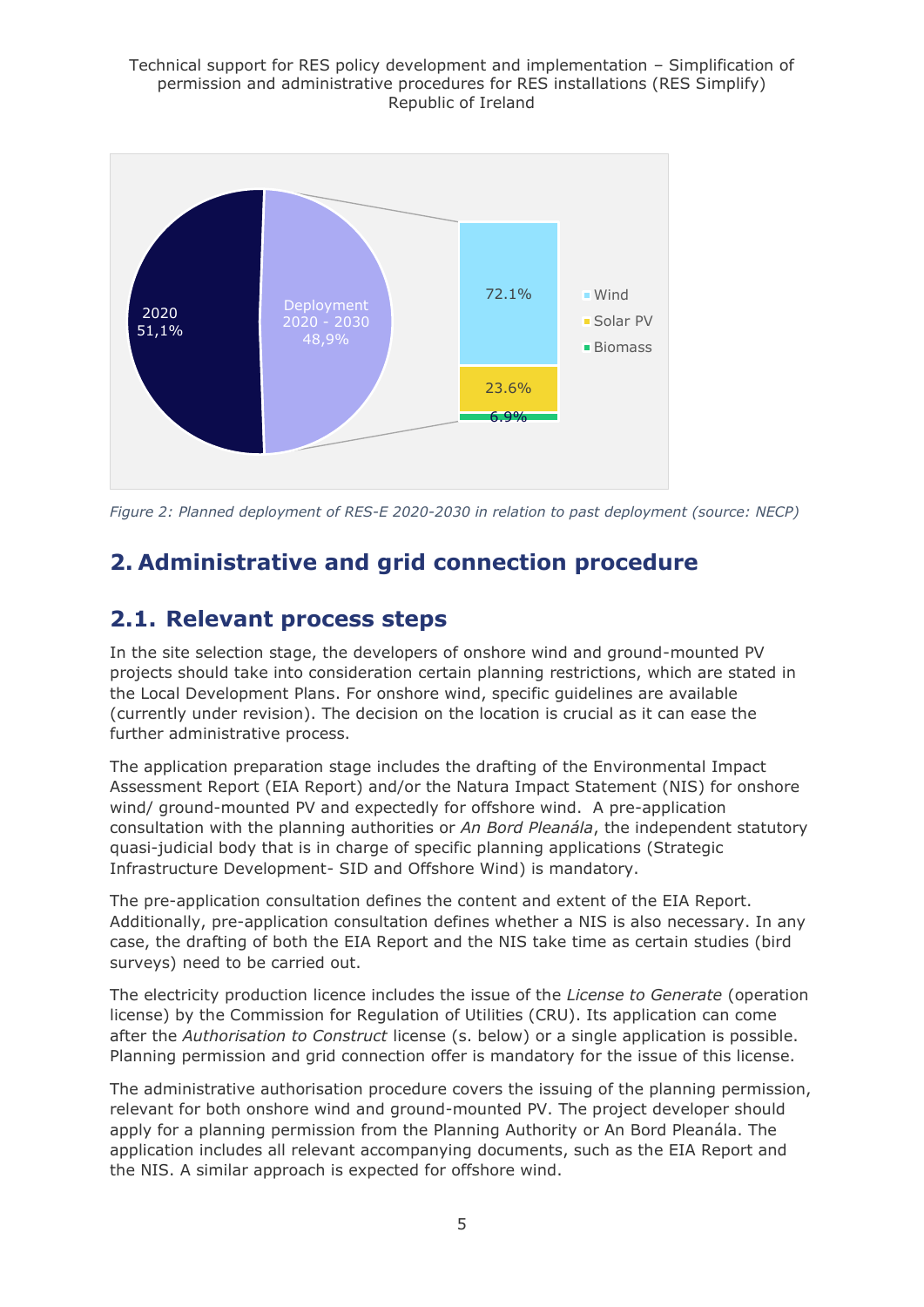The grid connection procedure for onshore wind and ground-mounted PV follows a standardised approach, the Enduring Connection Policy (ECP). The transmission system operator (TSO) Eirgrid and the distribution system operator (DSO) ESB Networks announce the initiation of the application window. ECP defines specific categories and a specific number of projects to be selected for each category ('batch process'). The selected projects will be offered a grid connection offer and, once accepted by the project developer, grid connection works can be realised. Since 2020, ECP is projected to be scheduled once a year. A separate grid connection procedure is expected for offshore wind.

Corporate legal-fiscal concerns the 'Revaluation' process, which is the periodic update of commercial property rates in local authorities.

Other steps include the issue of the *Authorisation to Construct* by the Commission for Regulation of Utilities (CRU). Application for Authorisation to Construct can come first and then the License to Generate may follow. However, the plant developer may submit a single application for both licenses. In any case, planning permission is prerequisite while a proof of grid connection is sufficient to apply for an Authorisation to Construct<sup>1</sup>.

# <span id="page-5-0"></span>**2.1.1. Site selection**

### **Process flow**

Site selection for onshore wind energy is based on 2006 Wind Energy Guidelines. The guidelines offer a comprehensive guide on how onshore wind projects can be realised. The 2006 Guidelines propose a 'plan-led' approach. This involves identifying areas considered suitable or unsuitable for wind energy development. These areas should then be outlined in the county's development plan<sup>2</sup> in order to provide clarity for developers, the planning authority, and the public. The guidelines offer instructions on the Environmental Impact Assessment, specifically the environmental implications, the prospective location of an onshore wind project (aesthetic considerations) as well as primary planning conditions (e.g., shadow flicker).

An Bord Pleanála, the independent statutory quasi-judicial body that decides on appeals against planning decisions made by local authorities in the Republic of Ireland, takes the Draft Revised Wind Energy Development Guidelines (December 2019) into consideration, despite the fact that they have not been approved yet. Draft Revised Wind Energy Development Guidelines is an updated version of the 2006 guidelines and follows a similar structure and approach. More specifically, a step-by-step approach for defining the appropriate sites for onshore wind development is proposed. This involves a sieve mapping analysis of the essential environmental, landscape and technical criteria, based on which site selection will be done. Furthermore, a comprehensive consultation with planning authorities and the general public is advised.

[\(http://www.galway.ie/en/media/GCDP%202015-](http://www.galway.ie/en/media/GCDP%202015-2021%20Appendix%20IV%20County%20Galway%20Wind%20Energy%20Strategy.pdf)

 $1$  Due to the fact that the application for an Authorisation to Construct can be submitted prior to the application for a License to Generate.

 $2$  There are 31 counties in Ireland (26 county councils, 3 city councils and 2 city/county councils). Every county has its own planning authority. Each planning authority should compose a development plan, that is updated every six years (Ch.9 Planning and Development Act). Development Plans should take into consideration the deployment of RES and should define zones where especially wind onshore can be installed. For example, the Galway County has published the county's Wind Energy Strategy

[<sup>2021%20</sup>Appendix%20IV%20County%20Galway%20Wind%20Energy%20Strategy.pdf\)](http://www.galway.ie/en/media/GCDP%202015-2021%20Appendix%20IV%20County%20Galway%20Wind%20Energy%20Strategy.pdf) along with its Development Plan for 2015-2021.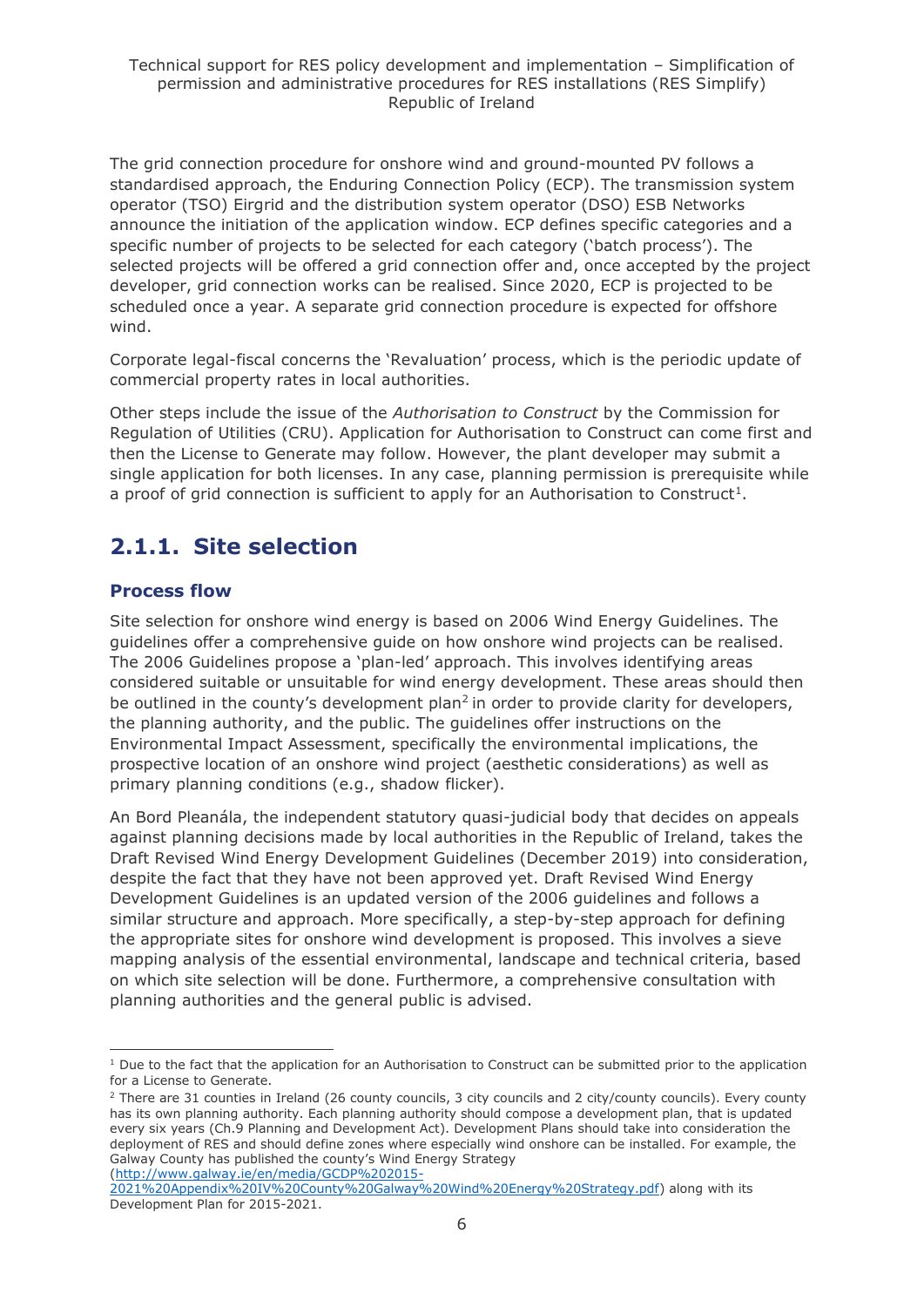A similar approach is followed for ground-mounted PV. Here, the former Department of Environment, Heritage and Local Government DEHLC) document 'Appropriate Assessment of Plans and Projects in Ireland – Guidance for Planning Authorities' is used as a guidance. In general, a standard 15-km distance from a proposed site is regarded as a potential zone of influence within which Natura 2000 sites should be monitored and examined for potential impact (DEHLC, 2009).

For offshore wind, the permitting process is currently in a transitional phase (IWEA, 2020a). Offshore wind projects are grouped into three categories: (1) Legacy, (2) Relevant, and (3) Enduring. Legacy and Relevant projects are projects that are further in the project pipeline (i.e., received planning permission). Enduring projects are of interest in the site selection process step, as it concerns group of new projects and potential projects. For Enduring projects, specific sites have been specified basically on the west shores of the Republic of Ireland, based on an early-stage assessment<sup>3</sup> (IWEA, 2020a).

### **Deadlines**

No deadlines are set for this process step.

### **Detected barriers**

**Inconsistent local development plans create confusion over the location of onshore wind.** Local development plants and the local authorities in charge do not offer a unified approach with regard to identification of sites for onshore wind. There are counties where a wind energy strategy is available, while others lack that. Consequently, there are cases, where one site in a county is available for onshore wind deployment, while installation of onshore wind is prohibited in the adjacent site in another county. A more reasonable and unified approach to defining the appropriate sites for onshore wind on a national level is necessary, so as to avoid the discrepancies and the confusion on a local level (WEA, 2021).

#### **Identified good practice**

No good practice related to this process step was identified

# <span id="page-6-0"></span>**2.1.2. Application preparation process**

#### **Process flow**

For onshore wind and ground-mounted PV, a pre-application consultation with the planning authorities<sup>4</sup> is foreseen (sec. 247 Planning and Development Act). The aim of the pre-application consultation is to discuss with the planning authority the prospective development of the project in the area of jurisdiction of the authority. The planning authority may provide recommendations concerning the further planning procedure. However, the pre-application consultation is not mandatory and the results of this consultation should not prejudice the further outcome of the planning procedure.

<sup>&</sup>lt;sup>3</sup> Further classification in November 2020 divided offshore wind projects in three categories: Relevant projects, Enduring projects expected before 2030 and Enduring projects post-2030 (IWEA, 2020a). Early-stage assessment includes the identification of potential offshore wind sites through desktop research and feasibility studies (IWEA, 2020a).

<sup>4</sup> Planning authorities are the Local County Council (31 in Ireland: 26 county councils, 3 city councils and 2 city/county councils), where the project developer will submit the planning application.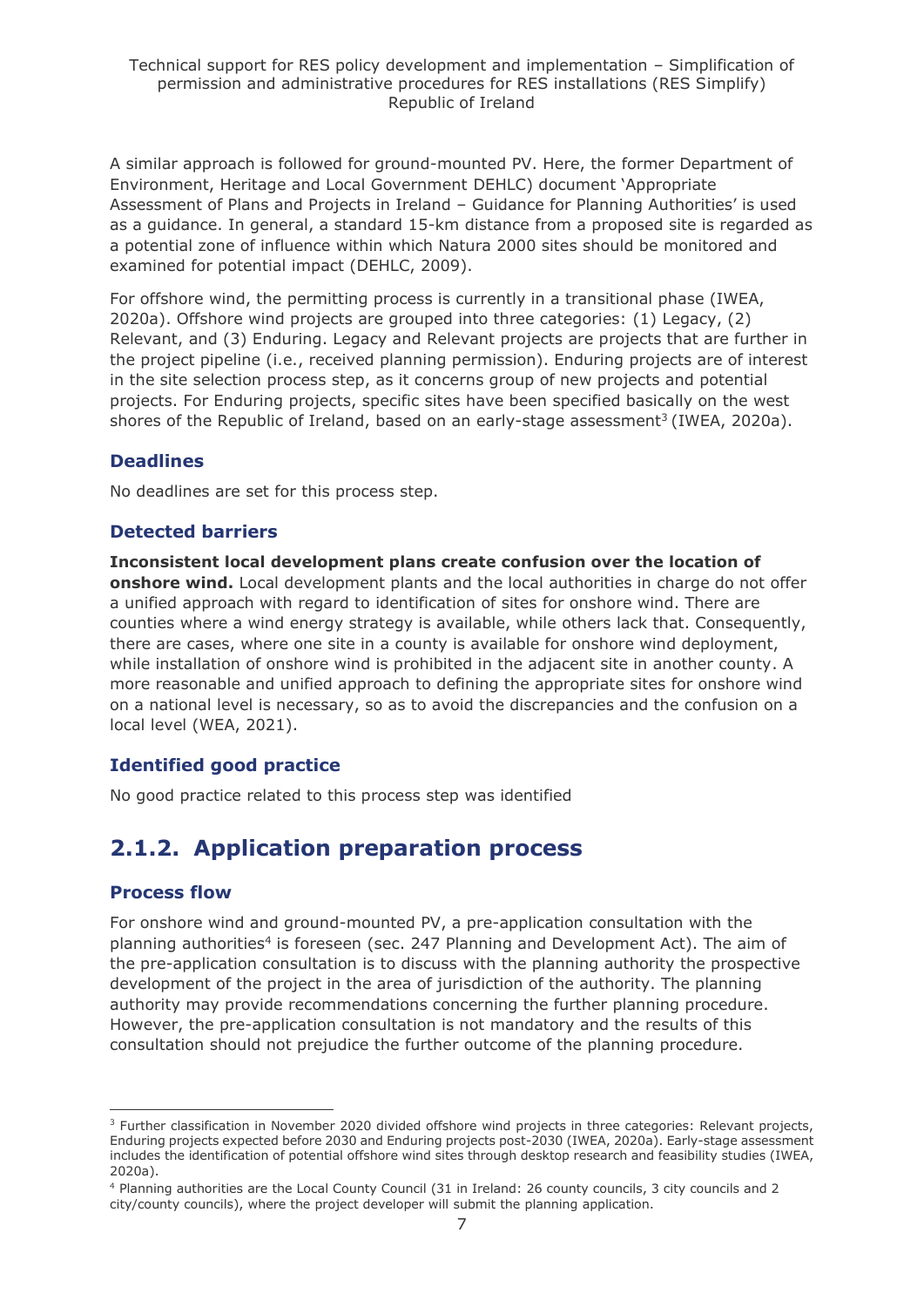#### Technical support for RES policy development and implementation – Simplification of permission and administrative procedures for RES installations (RES Simplify) Republic of Ireland

Prior to the pre-application consultation, onshore wind project developers can submit an application to An Bord Pleanála, so as their projects can be classified as Strategic Infrastructure Development (SID). According to Schedule 7 of the Planning and Development Regulations, such an application can be submitted for an onshore wind project with a capacity above 50 MW or consisting of more than 25 turbines. SID preapplication consultation entails regular meetings between the project developer and An Bord Pleanála. The project developer discusses with An Bord Pleanála the necessity of classifying the project as a SID and An Bord Pleanála should take into consideration all relevant implications (eligibility, strategic and economic importance). An Bord Pleanála finally decides whether the project can be classified as a SID or not. If not, the project developer can continue with the pre-application consultation described above. If yes, then the application for a planning permission (next step in the licensing procedure) shall be submitted to An Bord Pleanála (sec. 37A Planning and Development Act).

As noted above (see section 2.1.1.), the permitting procedure for offshore wind is in a transitional phase (IWEA, 2020a). Until recently, offshore wind should have submitted an application for an offshore lease under the Foreshore Act 1933. It is expected that new projects, the so-called 'Enduring' projects, will need to apply to the Minister for Environment, Climate and Communications for a conditional Maritime Area Consent (MAC) under the new Marine Planning and Development Management Bill. However, it is not known whether an application for an offshore lease will be additionally required. In any case, it is expected that with the definition of MAC, the project developer can enter into pre-application consultation with An Bord Pleanála (IWEA, 2020a).

#### **Deadlines**

Planning authorities are expected to carry out a pre-application consultation within 4 weeks from the request of project developer (sec. 247(1Ab) Planning and Development Act). Failure to comply with the deadline does not preclude the project developer from the possibility to carry on with the planning permission process (sec. 247(1Ac) Planning and Development Act).

With regard to SID pre-application consultation, there are no statutory deadlines.

Screening opinion should be issued within 3 weeks from the moment when the planning authority has all necessary information (art. 95(4) Planning and Development Regulations).

Screening opinion for sub-threshold projects should be issued within 8 from the moment when the planning authority has all necessary information (art. 103(1C) Planning and Development Regulations).

#### **Detected barriers**

No barriers related to this process were identified.

#### **Identified good practice**

**Early engagement - a key to success.** Despite the fact that community engagement is not mandatory for onshore wind projects, the Wind Energy Ireland (WEA), former Irish Wind Energy Association (IWEA), recommends its member to engage in local information and dissemination activities at a very early stage of project development. Project developers organise venues and informs local residents door-to-door on the prospective realisation of an onshore wind energy project. In this way, issues can be resolved at a very early stage and the possibility of an appeal later in the planning permission process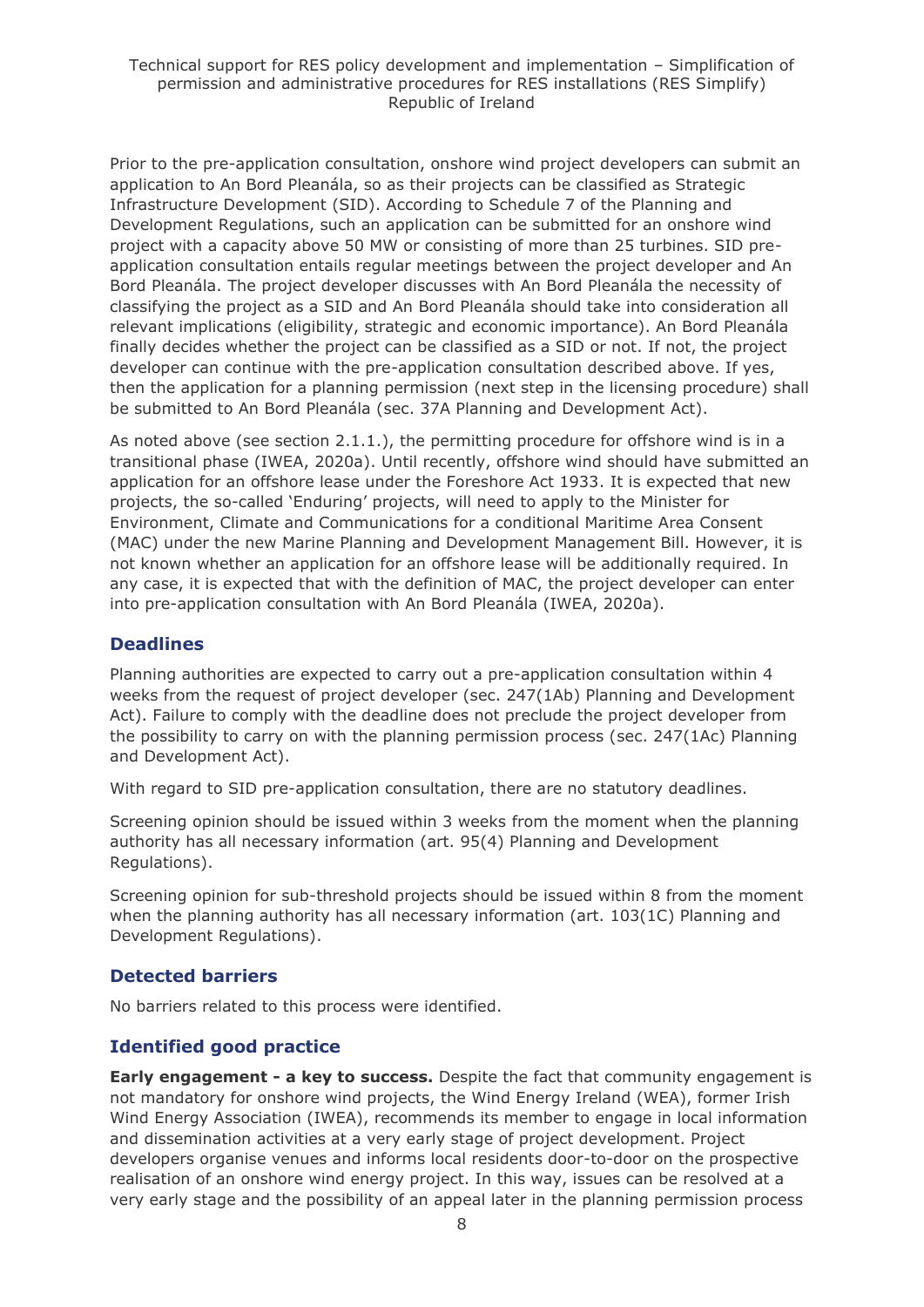can be avoided. It should also be noted that this approach is slowly followed in the deployment of offshore wind projects. Although the legislative framework is not yet in place, project developers have initiated information campaigns for local marine communities. Main aim is to inform the local residents on the offshore wind project and answer questions on the possible effects on marine flora and fauna. The very early engagement for offshore wind projects is based on the experience the members of Wind Energy Ireland have accumulated throughout the last twenty years in onshore wind deployment. The main lesson learnt was that that without early engagement, a wind project could not succeed (WEA, 2021).

# <span id="page-8-0"></span>**2.1.3. Electricity production licence**

### **Process flow**

For onshore wind and ground-mounted PV, the Licence to Generate Electricity is required. The license is issued by the Commission of Regulation of Utilities (CRU) at the end of project realisation (CRU; ERA 1999). More specifically, the Licence to Generate Electricity is issued after the Authorisation to Construct or Reconstruct a Generating Station (see section 2.1.6 of this report). A single application for both licenses is also possible.

For the Licence to Generate Electricity, plant developers are encouraged to hold a preapplication meeting with CRU for information purposes. Then, the project developer submits the application and pays the appropriate fee<sup>5</sup>, CRU receives the application and checks the completeness of the application. The application file contains the application form, the proof that application fee was paid, financial information (the type of information needed depends whether the plant has received support from RESS), location of generating station, planning information, connection agreement and technical information on the civil engineer/ company in charge of the project (CRU,2020a).

CRU assess whether the documents provided are adequate according to administrative, technical, environmental and financial criteria and issues its positive or negative decision.

# **Deadlines**

For the Licence to Generate Electricity the following deadlines apply (CRU, 2020a):

- Application receipt confirmation: Within 1 week of receiving application.
- Completeness check: The CRU examines the completeness of the application file within 2 weeks of receipt.
- Assessment of the application: The CRU examines the applications within 6 weeks from the moment when the application is considered complete. Applications for plants above 40 MW or single applications (if submitted together with the application for the Authorisation to Construct or Reconstruct a Generating Station) are evaluated within 10 weeks.
- CRU decision: The CRU makes a decision on the application within 3 weeks following the completeness check.

If the CRU has not received a response from the applicant to the request for additional information for a period of 2 months, the issuance of the CRU's Decision will be

<sup>5</sup> Fees vary between EUR 35 (for plants with an installed capacity from 1 MW to 5 MW) and EUR 3.980 (for plants with an installed capacity greater than 500 MW).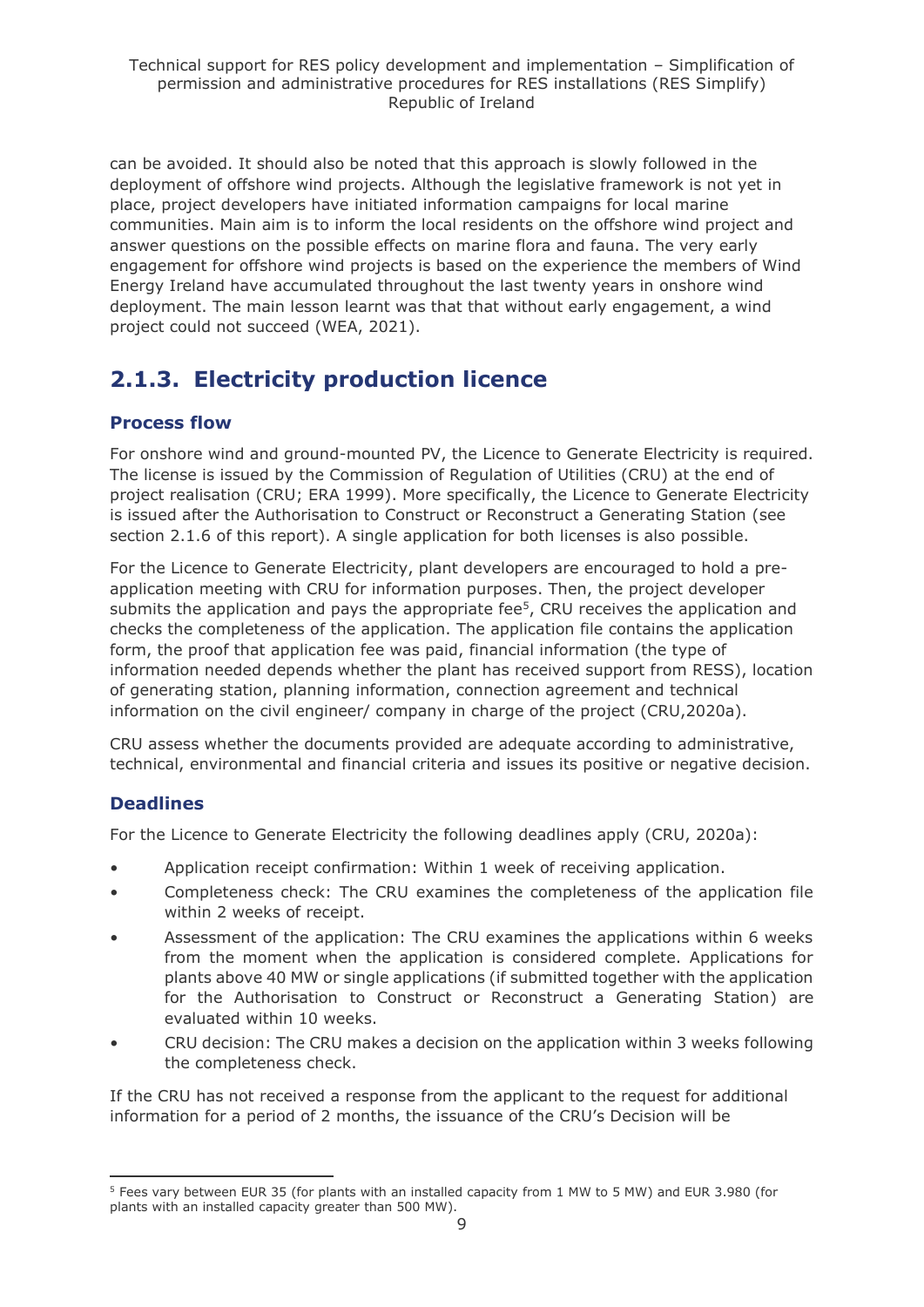suspended until an appropriate response is received. If there is no response for a period of 4 months, the application will no longer be considered.

### **Detected barriers**

No barriers related to this process step were identified.

### **Identified good practice**

No good practice related to this process step was identified

# <span id="page-9-0"></span>**2.1.4. Administrative authorisation**

### **Process flow**

Developers of onshore wind and ground-mounted PV projects should apply for a planning application from the planning authorities (sec. 34 Planning and Development Act). The planning approval process initiates with the notice of application by the project developer, which informs any interested party about the possibility to inspect details of the application and accompanied documents such as the EIA Report and NIS (art. 17 Planning and Development Regulations). This includes the publication in a newspaper and the erection of a site notice site on the land, for which the planning application is submitted (art. 18 & 19 Planning and Development Regulations). Along with the notice of application, the application is submitted to planning authority. The application file contains other necessary documents such as the EIA Report, the NIS, and preconsultation decisions (art. 22 Planning and Development Regulations).

Then, the planning authority informs the applicant about the receipt of application and indicates the date of receipt (sec. 26 Planning and Development Regulations). The planning authority may inform and consult other prescribed bodies<sup>6</sup> on the application submission (art. 28 Planning and Development Regulations). In addition, any interested party can submit their observations during a public consultation initiated by the planning authority, which lasts 5 weeks (art. 29 Planning and Development Regulations). The date when the application will be examined is inserted in the weekly list of the planning authority (art. 27 Planning and Development Regulations).

The chief executive of the planning authority is required to prepare and submit a report on the planning application to the planning authority's members no later than 6 weeks of the receipt of the application by the planning authority (sec. 34 (6aiii) Planning and Development Act, 2000). Based on that report, the planning authority issues a decision on the planning permission (sec. 34 (10) Planning and Development Act). The authority can grant/ refuse permission or grant permission under certain conditions<sup>7</sup>. Additionally,

<sup>6</sup> Prescribed bodies include: the Minister, An Bord Pleanála, the Minister for Agriculture, Fisheries and Food, the Minister for Arts, Heritage and the Gaeltacht, the Minister for Communications, Energy and Natural Resources, the Minister for Defence, the Minister for Education and Skills, the Minister for Transport, Tourism and Sport, An Chomhairle Ealaíon, the Commissioners, Dublin Airport Authority, in any case where the Dublin Docklands Area is within the region for which the guidelines are prepared, to the Dublin Docklands Development Authority, in the case where an area which is affected by the DTI Strategy is within the region for which the guidelines are prepared, the Dublin Transportation Office (or anybody that replaces that office), EirGrid, the Environmental Protection Agency, ESB (Electric Ireland), Fáilte Ireland, Forfás, the Health Service Executive, the Heritage Council, the Health and Safety Authority, Inland Fisheries Ireland, the National Roads Authority, in any case where the functional area of the Shannon Free Airport Development Company Ltd. is within the region for which the guidelines are prepared, that Company (art. 15 Planning and Development Regulations).

 $7$  Conditions are described in detail in sec. 34(4) Planning and Development Act. Conditions generally refer to interventions and works needed to be agreed with the planning authority (maintenance of constructions, demolition of constructions).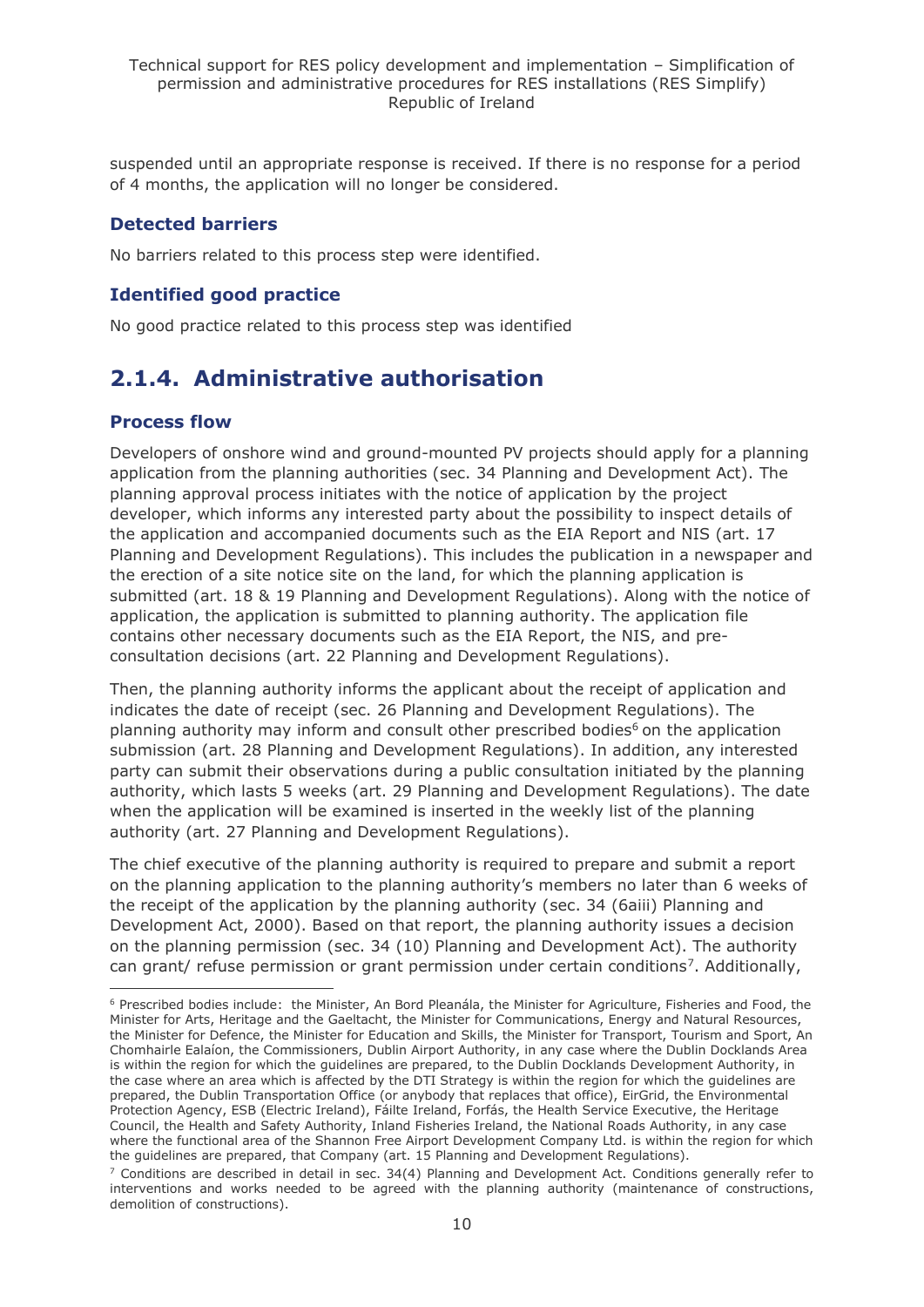the planning authority sends a copy of its decision to the applicant and any person who made a comment on the application (art. 30 Planning and Development Regulations).

For onshore wind projects regarded as SID, the planning application should be submitted directly to An Bord Pleanála. In this case, the project developer first publishes a notice of the prospective application. Details of the application and accompanied documents such as the EIA Report and NIS are available for inspection by any interested party (art. 214 Planning and Development Regulations). Further required documents (EIAR, NIS, preconsultation decisions) must be attached to the notice of application submitted to An Bord Pleanála. In addition, any prescribed bodies should be informed separately (art.214 Planning and Development Regulations).

After the submission of the planning application, An Bord Pleanála informs planning authorities and prescribed bodies on the application submission. Prescribed bodies are relevant state authorities such as the Minister for the Environment, Heritage and Local Government, the Minister for Communications, Marine and Natural Resources, the Commission for Regulation of Utilities- CRU. The prescribed bodies can submit their comments and objections on the application submitted (art. 213 Planning and Development Regulations). Then, the date when the application will be examined is inserted in the weekly list<sup>8</sup>.

Prior to the examination of the application by An Bord Pleanála, the local planning authority is required to prepare and submit a report, examining the planning application content. The report must be submitted to the Board within ten weeks of the receipt of the application by the Board (sec. 37E Planning and Development Act). The report will set out the views of the local planning authority on the effects of the proposed development (sec. 34(2) Planning and Development Act).

After receiving and examining the report, An Bord Pleanála may organise oral hearings with the aim of collecting the opinions of third parties on the contents of the application. Taking everything into careful consideration An Bord Pleanála issues a decision on the planning permission (37G Planning and Development Act). Four decisions are possible: (1) permission with or without condition, (2) permission with specified modifications (with or without conditions), (3) permission in part (with or without conditions); or (4) permission refusal.

An Bord Pleanála finally sends a copy of its decision to the applicant, the respective planning authority and any person who made a comment (37H Planning and Development Act).

Planning permission has a duration of 5 years (sec. 40 Planning and Development Act). One extension for max. 5 years is also possible (sec. 42 Planning and Development Act).

In Ireland, the following developments are (normally) exempt from planning permission (IWEA, 2014):

- One wind turbine in an agricultural, industrial or commercial setting, with a max. height of 20 meters and a maximum rotor diameter of 8 meters.
- One wind turbine within the curtilage of a house, with a maximum height of 13 meters and a maximum rotor diameter of 6 meters.

<sup>8</sup> <http://www.pleanala.ie/lists/2020/sid/index.htm>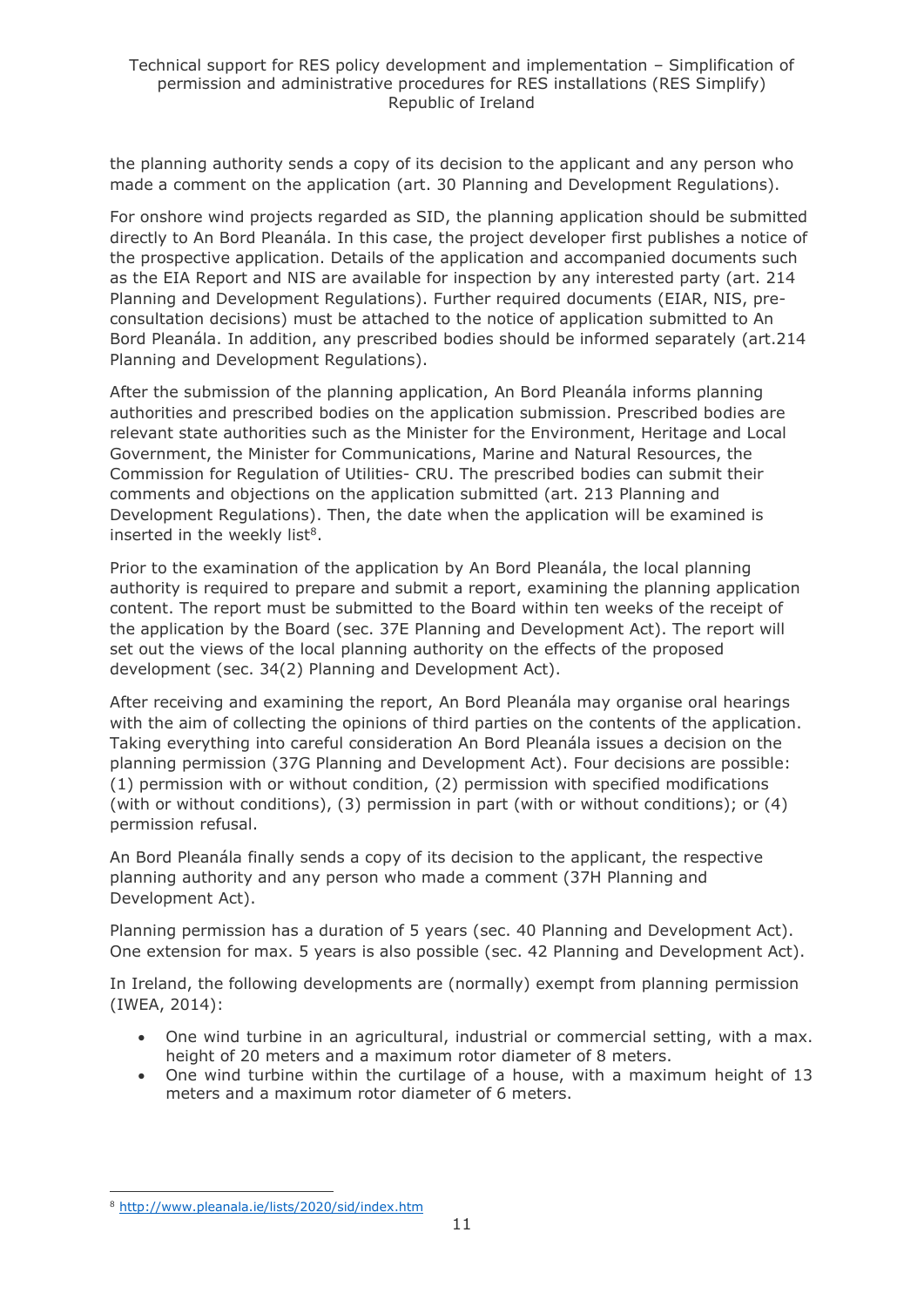With regard to offshore energy, the planning application is expected to be similar to the SID planning application: An application must be submitted to An Bord Pleanála (IWEA, 2020a).

According to Irish Solar Energy Association (ISEA) (2021), some of the planning authorities are traditionally in favour of renewable energy sources, while others can have a negative stance on it. In any case, however, the planning authorities are understaffed. The Irish Planning Institute (2015) issued a Survey of the Planning Profession in 2015. According to it, the majority of local planning authorities have experienced a decline in the number of professional planners during the period 2006-2014. More specifically, between that period, local planning authorities lost one out of three positions in their respective department (Irish Planning Institute, 2015).

The level of expertise of An Bord Pleanála is considered very good by the Irish Wind Farmer's Association (MNAG) (2021). However, Bord's personnel will be not sufficient in the future due to the fact that many applications (especially for offshore wind) are under way (MNAG 2020). This argument was also confirmed by WEA (2021). WEA underlines that 70 Board members may not be enough for the prospective deployment of new onshore and offshore<sup>9</sup> wind projects. Even currently, An Bord Pleanála considerably delays the issue of decisions with regard to appeals. This is the reason why An Bord Pleanála discusses the reform of the appeal process, which should make the appeal process more challenging for third parties, as currently, nearly everybody can submit an appeal against a planning permission (WEA, 2021).

### **Deadlines**

With regard to AA and NIS, there are no statutory deadlines.

With regard to the planning application, interested parties can submit their comments and opinions within 5 weeks after the date of receipt of application (art. 29 Planning and Development Regulations). The planning authority may request additional information within 8 weeks after the date of receipt of the application (art. 33 Planning and Development Regulations). After receiving all relevant information, the planning authority should issue a decision within 4 weeks or 8 weeks (depending on whether an IEA Report or NIS is requested) (sec. 34(8) Planning and Development Act).

It should be noted that the applicant can be remunerated in case the planning authority does not issue a decision. Also, if the planning authority does not issue a decision an automatic permission is considered to be granted on the last day of that period (sec. 34(8f) Planning and Development Act).

With regard to the SID planning application, the notice of application will indicate the period during which interested parties can submit their comments and opinions. This period cannot be shorter than 4 weeks (sec. 37C (2) Planning and Development Act).

In addition, the local planning authority is required to prepare and submit a report to the Board within 10 weeks of the receipt of the application by the Board (sec. 37E Planning and Development Act, 2000). The Bord should take the decision within 18 weeks beginning on the last day for submitting an opinion, i.e., the end of public consultation (sec. 37J Planning and Development Act, 2000).

In general, the statutory deadlines in the planning approval process are not kept. Especially for onshore wind, three cases have been identified based on the current

<sup>&</sup>lt;sup>9</sup> An Bord Pleanála is expected to be the authority in charge of offshore wind planning permissions.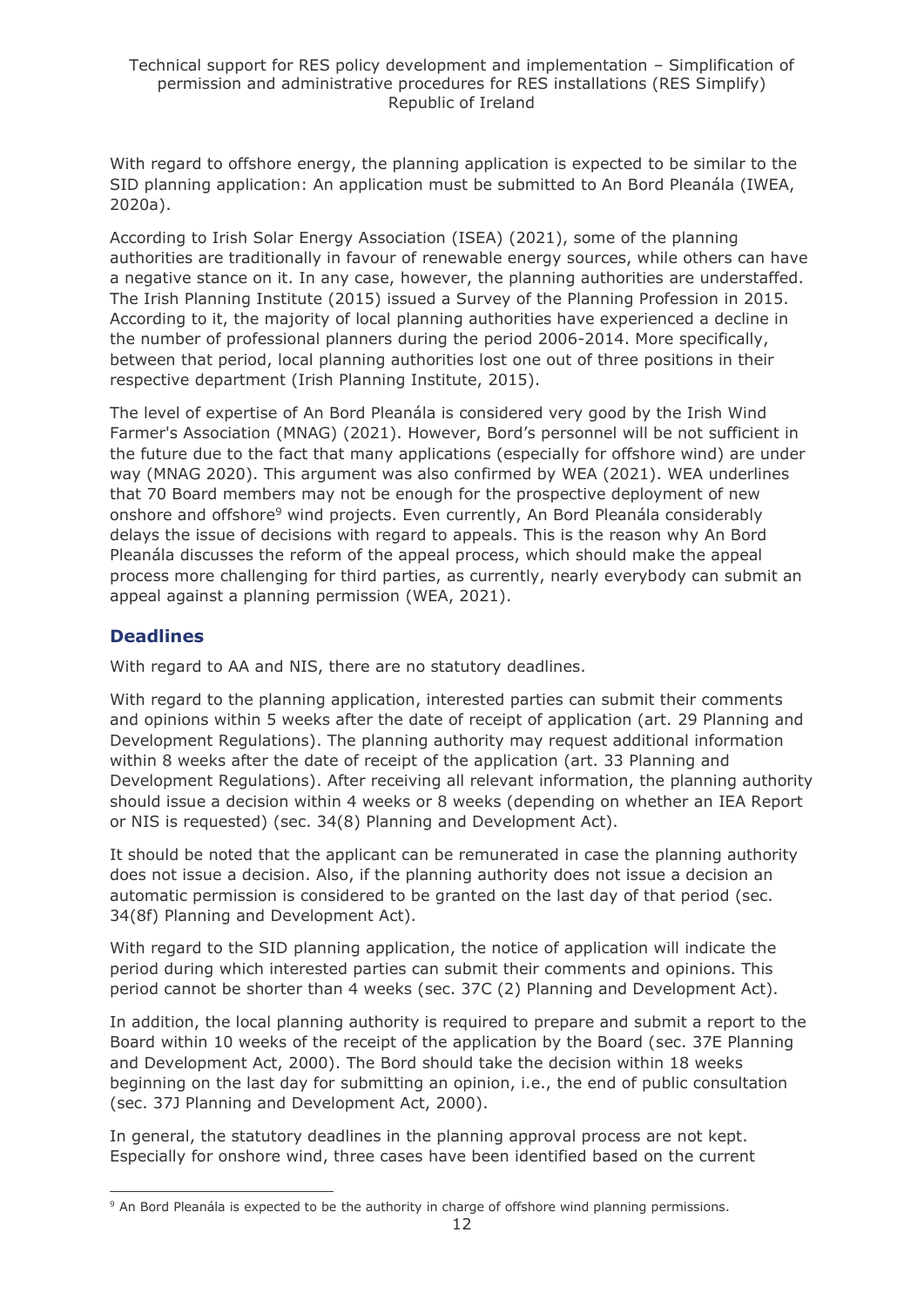experience (PHR, 2021). Under the 'best case' scenario, i.e., there was no request for further information and no appeal, planning decision could be issued within 12 weeks from the time of its application. Under the 'medium case' scenario, i.e., there was a request for further information but no appeal, the waiting time was estimated at 32 weeks. Finally, under the 'likely case' scenario, i.e., there was a request for further information and appeal with judicial review, final decision on the planning application may take 52 weeks and even more.

In the cases of onshore wind projects between 2017 and 2019, the average processing time by An Bord Pleanála was 66 weeks. The longest case took 107 weeks in aggregate (PHR, 2021).

# **Detected barriers**

**Limited length of planning permit.** Previously, power stations and early wind farms have received planning permits for an indefinite amount. This has changed for new wind farms. Currently, the duration of the planning permit is subject to the duration of the financial support. After the planning permit has expired and in the event that a wind farm needs to be repowered, the whole application process should be repeated without any assurance that the consent will be granted within a strict time frame. This creates unnecessary increase in project costs (RNP, 2020RNP, 2020).

**Revision of Wind Development Planning Guidelines delayed.** One of the most crucial problems concerning wind deployment in Ireland is the delayed process of updating the existing Wind Development Planning Guidelines that were introduced in 2006. The process is ongoing, but it is considerably slow. There is no finalised document so far and this is a major setback, as it hinders the selection of location for and installations of wind power plants. The more these guidelines are delayed, the more difficult it becomes to implement the projects that could otherwise be realised. Recent developments concern the noise levels and shadow flickering. In any case, the definition of standards for both noise level and shadow flickering will have a significant impact on the onshore wind (+20% cost). Furthermore, there seems to be a lack of coordination and integration of local development plans and this also has a severe impact on project development.

The Irish Wind Energy Association (IWEA)<sup>10</sup> collaborated with the Department of Communications, Climate Action and the Environment (DCCAE) to include a new system for noise measurement in the guidelines. However, a set of deadlines is needed so that the previous errors and miscalculations are addressed.

In any case, the Government seems to be trying to 'reinvent the wheel'. Apart from the slow process of introducing the guidelines, some standards that do not reflect the stateof-the-art are not enforceable or feasible. Also, it seems that with the current pace the 8000 MW of pipeline onshore wind projects cannot be realised on time, let alone boosting the sector further (RNP, 2020).

**Liberal objection policy brakes onshore wind deployment.** Currently, the liberal objection policy, as practiced in Ireland, enables anyone to object to any issue even though they are not directly affected by it. Consequently, there are groups that raise environmental issues and object to the realisation of wind projects, even though they are not located in the area of the project. In some cases, these groups are very professional and have extensive experience in submitting objections to wind projects, while taking

<sup>&</sup>lt;sup>10</sup> In early 2020 IWEA became WEA (Wind Energy Ireland.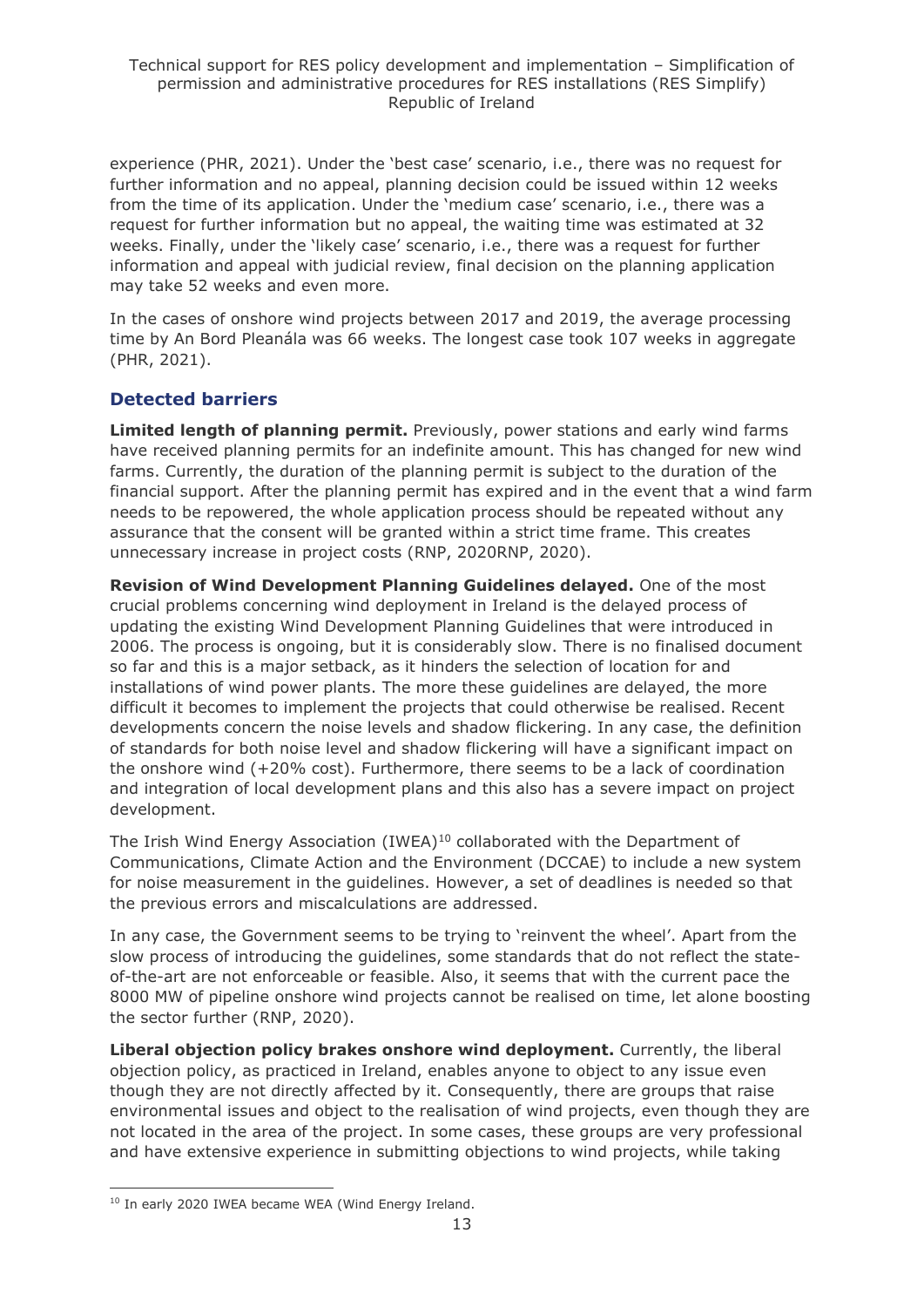advantage of the low-informed local community. This very strong anti-wind lobby groups continue to submit appeals against literally every wind project (approximately 300). Different reasons are raised, such as noise nuisance for example.

Further planning issues concern the ownership of fields adjacent to motorways. For any project, those land owners need to be consulted, thus creating additional delays in the realisation of wind projects. More recently, issues with the prospective road and underground cable construction are raised. In those cases, it is argued that land owners where the underground cable might pass, own also the land below the ground and they must have a say to that construction (MNAG 2020). In any case, the processes are very slow. Especially local councils do not meet the deadlines for wind projects below the capacity of 50 MW. If the decision is appealed, one should go to a higher instance, i.e., An Board Pleanála. Also, in this instance, wind developers are obliged to comply with the deadlines while the Board is not. Finally, the last instance is to go to the High Court, where the final planning decision will be approved or rejected. This whole process creates unnecessary delays for the realisation of the projects (RNP, 2020).

In general, public perception of renewable energy sources is basically positive. However, additional acceptance measures to avoid any possible resistance to renewable energy projects would be desirable. A possible solution could be found in the provisions of the new support scheme for RES deployment - RESS,<sup>11</sup> which provides expanded benefits (see best practice below) for local communities as well as a separate financial support category for community projects (RNP,2020).

Lack of expertise on PV. As PV is not as developed as onshore wind in Ireland, local planning authorities and local communities do not have the necessary know-how in the implementation of a PV project. This can lead to unnecessary delays and requests, which are unreasonable for this technology. Therefore, public engagement and information activities are needed (ISEA, 2021).

Way to market for offshore wind. There is an urgent need for a detailed plan on how to make the offshore wind ready for the market. One of the main issues raised here is the licensing regime. This should be amended so as offshore wind plants can receive approvals more easily. To date, only 25 MW of offshore capacity has been deployed, while 3,000 MW are expected in the immediate future. There is a case, however, where offshore wind farms on the east side of the Republic of Ireland have received planning consent, but are awaiting realisation. The simplification and acceleration of the licensing procedure, especially for offshore wind, are crucial for the future of offshore wind in the country.

The updated draft NECP foresees 3.5 GW of offshore wind until 2030. Offshore wind is considered a lost opportunity as the first offshore wind in Europe (25 MW) was installed in Ireland in 2004. Apart from that, the rest of the offshore wind could not progress due to the aproval regime, as this lacked the necessary piece of legislation that would have foreseen the marine consent. Currently, the Marine Planning and Development Management (MPDM) Bill incorporates a forward planning model, with decisions to be taken in a manner that secures the objectives of the National Marine Planning Framework (NMPF), which provides the spatial and policy context for the decisions about the maritime area. The MPDM Bill should be introduced in early 2021 as this is the first essential step in that direction. The draft NECP has already shown a roadmap but the delays have a serious impact on investment decisions and supply chains will struggle.

 $11$  RESS is the new support scheme for RES deployment. It is an auction scheme, which was launched in July 2020 (first tender). [https://www.gov.ie/en/publication/36d8d2-renewable-electricity-support-scheme/#](https://www.gov.ie/en/publication/36d8d2-renewable-electricity-support-scheme/)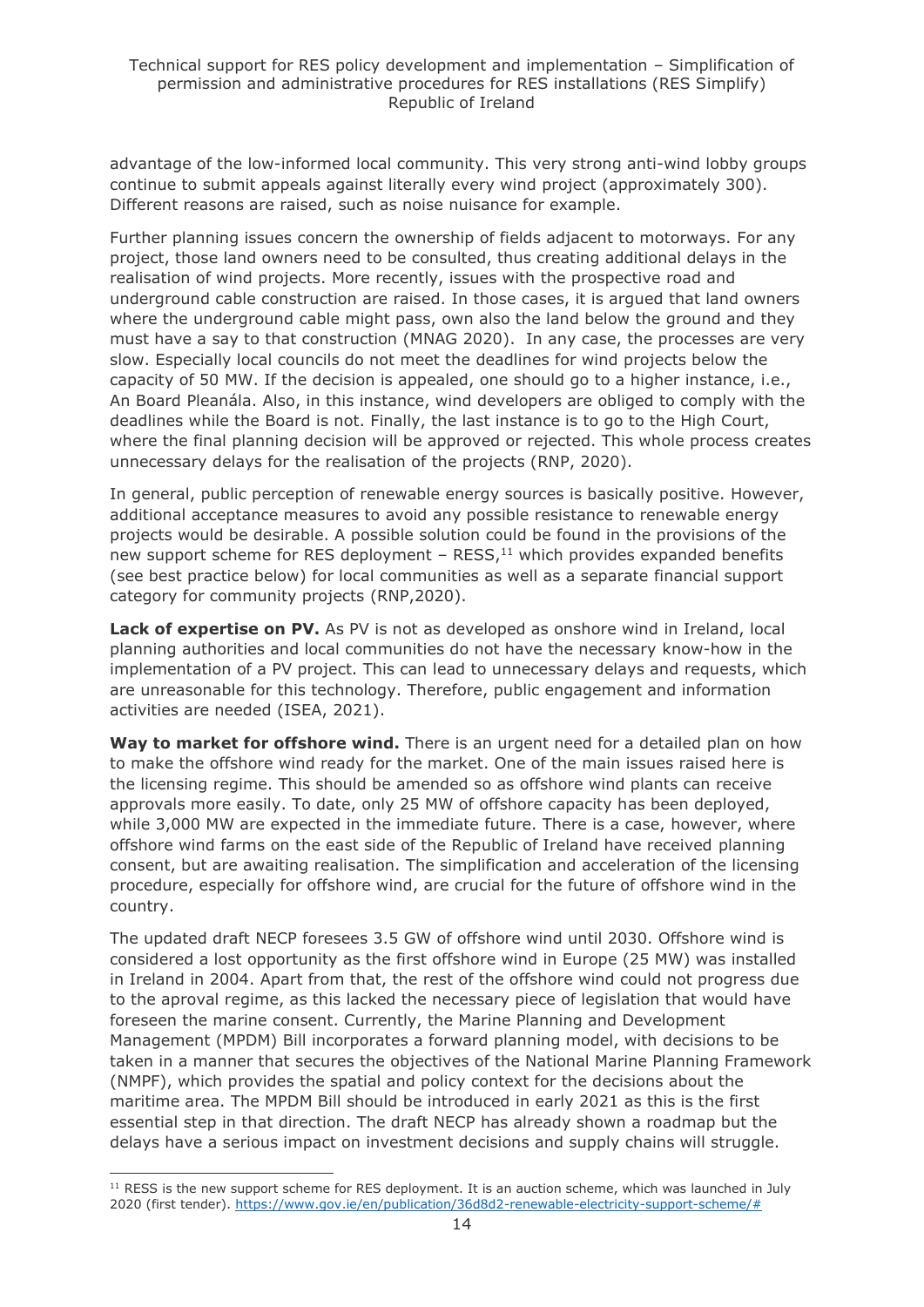Timelines for approval guidelines should be imposed or else 10-12 years will be needed for the realisation of offshore wind projects and this will have an impact on 2030 targets (RNP, 2020).

## **Identified good practice**

**Draft Wind Energy Development Guidelines and RESS.** The draft Wind Energy Development Guidelines foresee certain project acceptance measures (DHLGH, 2019). These provisions have been included in the RESS. Firstly, project developers are obliged to engage in consultations with the local community, before applying for planning permission. Secondly, a community report should be prepared and should set out how the project development will affect the local community and how local community participation will be assured throughout the whole lifetime of the project. Thirdly, a 'Community Benefit Fund' is established. The Fund will be supported from renewable electricity produced by installations under the RESS scheme (auctions) (EUR 2/MWh). Fourthly, Community Ownership is promoted. This is achieved by creating a separate group of projects (the so-called 'community-led' projects) that participate in the RESS auctions. It should be noted that these are fairly new and ambitious measures and remains to be seen if they are effective.

# <span id="page-14-0"></span>**2.1.5. Grid connection permit**

### **Process flow**

Grid connection procedure for onshore wind and ground-mounted PV is currently defined by the 'Enduring Connection Policy' (ECP)<sup>12</sup>. The Commission for Regulation of Utilities (CRU) issues a decision that assists the transmission system operator (TSO; Eirgrid) and the distribution system operator (DSO; ESB Networks) to issue the terms and conditions for projects, applying for grid connection. The first ECP was introduced in 2018 for projects that were ready to be connected to the grid (CRU, 2020c). Currently, the second ECP (ECP-2) is in place. According to CRU (2020c), submission batches are formed. The first batch opened for new applications in September 2020 (the batch formation was done during the period between October-December 2020), while the batch processing will be carried throughout 2021. A similar process is foreseen for the second batch in 2021 and the third batch in 2022 (section 2.1 CRU, 2020c). This means that every year an RESS auction is expected to take place in summer, with the final results coming out in August. Then, the respective ECP process will open for new applications (Eirgrid, 2021).

CRU (2020c) is accompanied by the ECP-2 ruleset, issued by ESB Networks (DSO) and Eirgrid (TSO). According to that, two basic categories are identified (Ch. 2 Eirgrid & ESB Networks, 2020):

- Category of existing applicants with the following sub-categories:
	- − Sub-category A: Applicants with a Maximum Export Capacity (MEC) >500 kW

 $12$  For rooftop PV and onshore wind >11 kW, CER/09/033 is applied. The Decision Paper states a straight-forward grid connection process under the micro-generation scheme [\(https://www.esbnetworks.ie/new](https://www.esbnetworks.ie/new-connections/generator-connections/connect-a-micro-generator)[connections/generator-connections/connect-a-micro-generator\)](https://www.esbnetworks.ie/new-connections/generator-connections/connect-a-micro-generator). However, in January 2021, DCCAE launched a public consultation on a Micro-generation scheme. The new scheme expects to expand the capacity to 50 kW. For that reason, CRU reviews the grid connection process for PV and onshore wind between 11 kW and 50 kW and is expected to offer a streamlined process, as in the case of plants >11 kW. For more information see: [https://www.gov.ie/en/consultation/0ada2-public-consultation-on-a-micro-generation](https://www.gov.ie/en/consultation/0ada2-public-consultation-on-a-micro-generation-support-scheme-mss-in-ireland/)[support-scheme-mss-in-ireland/](https://www.gov.ie/en/consultation/0ada2-public-consultation-on-a-micro-generation-support-scheme-mss-in-ireland/)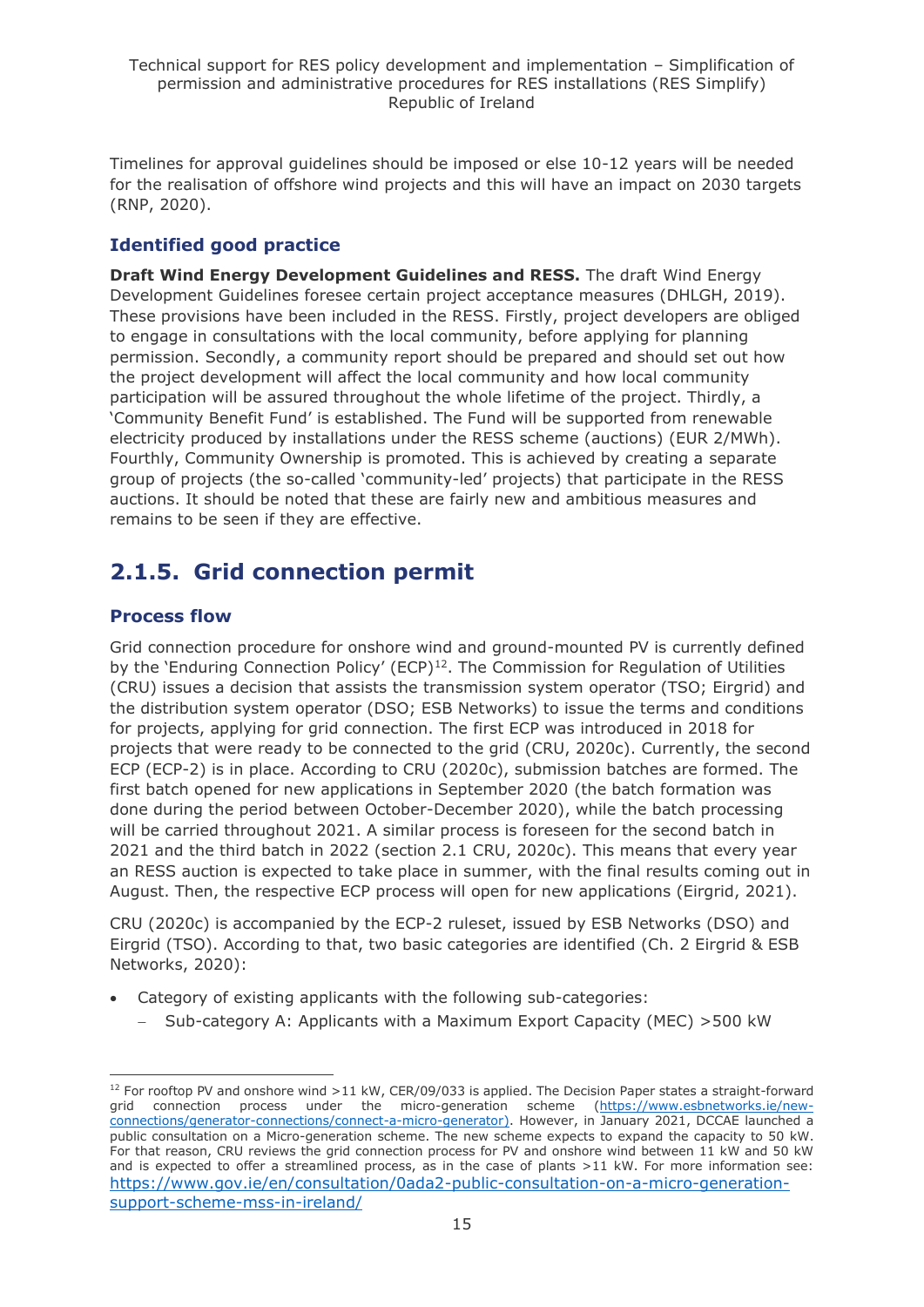- − Sub-category B: Autoproducers, i.e., applicants with an MEC >11 kW and ≤ 500 kW
- Sub-category C: Community-led Energy Projects<sup>13</sup> with MEC ≥ 500 kW and ≤ 5 MW
- Category of new applicants (with the same sub-categories).

The process is almost identical for both categories (Ch. 5 Eirgrid & ESB Networks, 2020). Firstly, ESB Networks/ Eirgrid begins receiving applications for the respective batch. Then, plant producers are urged to submit an application with the following documents (Ch. 5 Eirgrid & ESB Networks, 2020):

- Application form (NC5 for ESB Networks applicants)
- Eligibility Declaration
- Application fee deposit (if applicable)
- Declaration of Community Energy Project (where applicable).

Applications for projects with MEC <40 MW are submitted to ESB Networks. Applications for plants ≥40 MW should be submitted to Eirgrid. In case of an application to ESB Networks, a NC5 Form is filled<sup>14</sup>. Existing applicants can alter specific technical characteristics (Ch. 3.1 Eirgrid & ESB Networks, 2020).

To obtain an eligibility declaration, the planning permission is required (Ch. 3.2 Eirgrid & ESB Networks, 2020). Specific attention is given on the expiry date of the planning permission (Ch. 3.5 Eirgrid & ESB Networks, 2020).

With regard to application fee, an initial fee is paid by new applicants (category A and B) (Ch.3.3 Eirgrid & ESB Networks, 2020).

After examining the application, the Fees and Clarifications Received Deadline<sup>15</sup> is issued by the grid operator and sent to the project developer. If minor clarifications are needed, project developers should provide the necessary information and pay the related fees.

Then, ESB Networks/ Eirgrid will form the batches, i.e., they will determine which projects are eligible for which batch. For the first ECP-2, 115 grid connection offers are expected to be issued<sup>16</sup> (85 for Category A, 15 for Category B, and 15 for Category C). Finally, the grid connection offer is made to the project developers and is accepted by them. The accepted grid connection offers have a duration of 24 months (longstop date) (Ch. 10 Eirgrid & ESB Networks, 2020). Further rules are provided for node assignment, i.e., clustering of projects for the optimal use of the transmission and distribution system $17$ .

A further issue is the realisation of grid connection works. Here grid connection works are classified as contestable and or non-contestable. Non-contestable grid connection works are carried out by ESB Networks/ Eigrid. Contestable grid connection works are carried out by the project developer. In both cases, the grid connection assets belong to ESB

<sup>13</sup> Community-led projects are defined RES projects, where at least 51% is owned by a Renewable Energy Community (i.e., a direct ownership of the ECP project's assets, or a direct ownership of the shares) or where at least 51% of all expected profits, dividends and surpluses of the project are returned to Renewable Energy Community (Annex II ECP-2 Ruleset).

<sup>&</sup>lt;sup>14</sup> [https://www.esbnetworks.ie/docs/default-source/publications/esb\\_form-nc5-august](https://www.esbnetworks.ie/docs/default-source/publications/esb_form-nc5-august-accessible.pdf?sfvrsn=234433f0_22)[accessible.pdf?sfvrsn=234433f0\\_22](https://www.esbnetworks.ie/docs/default-source/publications/esb_form-nc5-august-accessible.pdf?sfvrsn=234433f0_22)

<sup>&</sup>lt;sup>15</sup> The DSO/ TSO confirms that they have received the application and appropriate fee is paid by the applicant. <sup>16</sup> However, according to latest information, 85 submissions have been made:

[https://www.eirgridgroup.com/site-files/library/EirGrid/2020-Batch-\(ECP-2.1\)-Results-Joint-SO-](https://www.eirgridgroup.com/site-files/library/EirGrid/2020-Batch-(ECP-2.1)-Results-Joint-SO-Publication_November-2020.pdf)[Publication\\_November-2020.pdf](https://www.eirgridgroup.com/site-files/library/EirGrid/2020-Batch-(ECP-2.1)-Results-Joint-SO-Publication_November-2020.pdf)

<sup>17</sup> <https://www.eirgridgroup.com/site-files/library/EirGrid/Node-Assignment-Rules-ECP-2.pdf>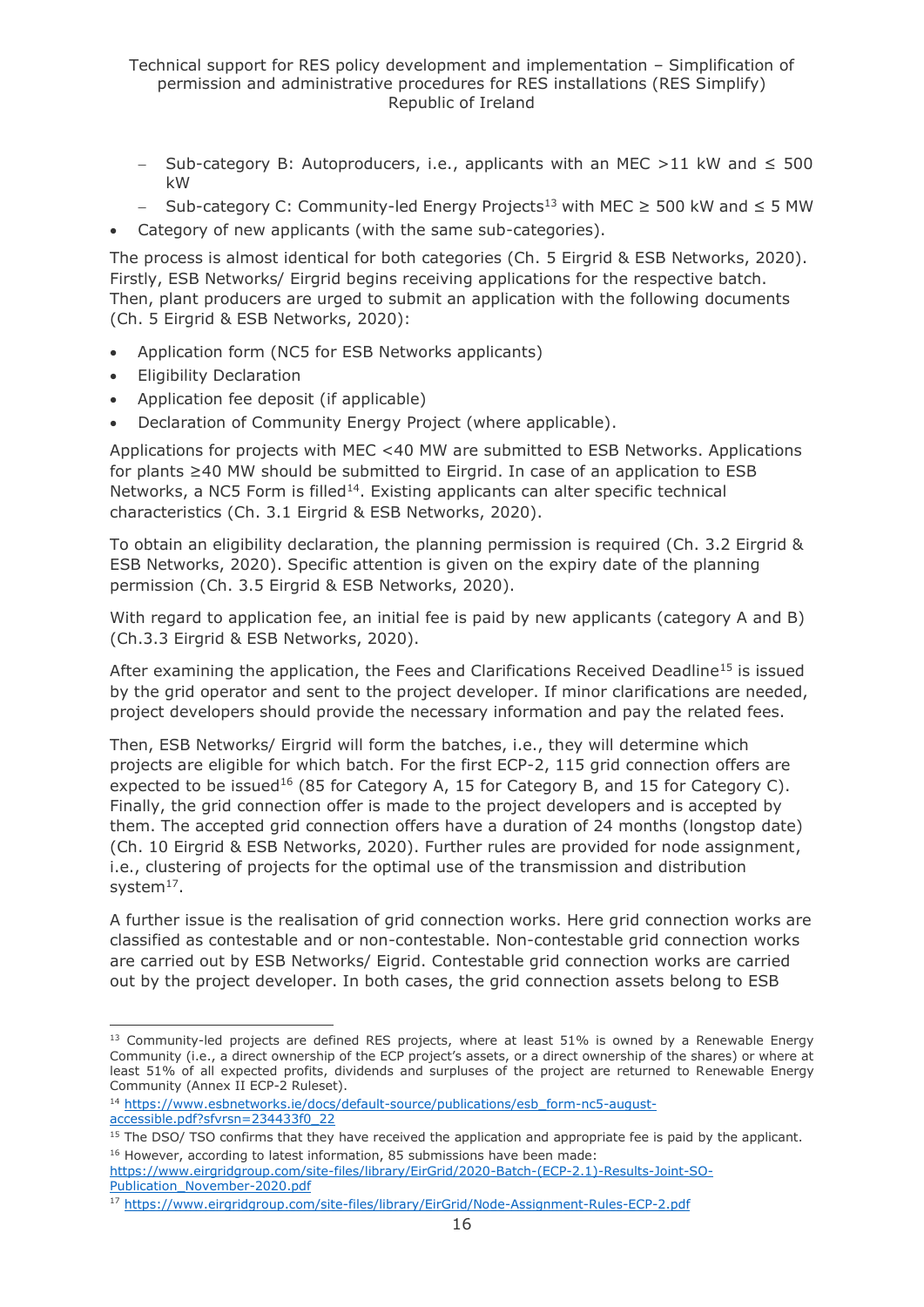Networks. ESB Networks for the Distribution System<sup>18</sup> and Eirgrid for the Transmission System<sup>19</sup> have published quidelines that define 'contestability'.

It should also be noted, that in many cases, where further grid connection works are needed, the project developer should apply for a planning permission for the construction of those works. The planning permission should also be accompanied by an IEA Report and/or NIS. Therefore, the steps described above should be followed once more (IWEA, 2020b).

Concerning offshore wind, grid connection is expected to follow these steps (IWEA, 2020a):

- Grid connection offer
- Grid connection acceptance: This will be contingent upon the financing of the offshore wind plant. This means that offshore wind plants should secure support by the expected RESS.
- Applying for grid connection planning.

A further issue for offshore wind that is expected to emerge is the parallel grid development, which should be carried out by the TTSO or DSO. Based on Eirgrid, a decision on a single parallel grid (reinforcement) project could take up to 8 years (IWEA, 2020a).

Eigrid (2021) points out that a study on different grid connection models for offshore wind is currently carried out. Various existing grid connection regimes are investigated and aim is to identify the best option for the Republic of Ireland. The study and the proposal on the preferred grid connection regime are expected to be available at the end of 2021, prior to the RESS for offshore wind expected in early 2022 (Eirgrid, 2021).

According to Irish Solar Energy Association (ISEA) (2021), the DSO ESB Networks has not been understaffed, so much as it has very inefficient processes for delivering a connection. Characteristically, successful projects under the RESS-1 have not yet received their work programme to the connection. Eirgrid has changed its management. It is too early to say that they have become more efficient (ISEA, 2021). Eirgrid has more expertise in the grid connection process and it is more interactive, holding face-toface meetings with project developers to discuss any open questions and necessary additional information for connecting onshore wind. However, there are issues with passthrough costs, increasing from the estimate used to inform RESS bidding by a factor of 50-250%, while Eirgrid has also inefficient processes (ISEA, 2021). On the contrary, ESB Networks do not always stick with the timelines and progress is not firm (WEA, 2021). Additionally, ESB Networks have recently started having face to face meetings. This is a welcome development, but information becomes very hard to get and the process becomes inefficient once it moves beyond the customer contact (ISEA, 2021). However, the situation is gradually improving in general (WEA, 2021).

### **Deadlines**

For the grid connection procedure (ECP-2) the following deadlines are set:

<sup>18</sup> Contestability on the Distribution System- ESB Networks Key Principles and Processes Paper. Available at: [https://www.esbnetworks.ie/docs/default-source/publications/contestability-on-the-distribution-system-esb](https://www.esbnetworks.ie/docs/default-source/publications/contestability-on-the-distribution-system-esb-networks-key-principles-and-processes-paper.pdf?sfvrsn=9a5c33f0_4)[networks-key-principles-and-processes-paper.pdf?sfvrsn=9a5c33f0\\_4](https://www.esbnetworks.ie/docs/default-source/publications/contestability-on-the-distribution-system-esb-networks-key-principles-and-processes-paper.pdf?sfvrsn=9a5c33f0_4)

<sup>&</sup>lt;sup>19</sup> Contestability of Connection Assets- Eirgrid. Available at: [http://www.eirgridgroup.com/site](http://www.eirgridgroup.com/site-files/library/EirGrid/Contestability-paper-Oct-2007.pdf)[files/library/EirGrid/Contestability-paper-Oct-2007.pdf](http://www.eirgridgroup.com/site-files/library/EirGrid/Contestability-paper-Oct-2007.pdf)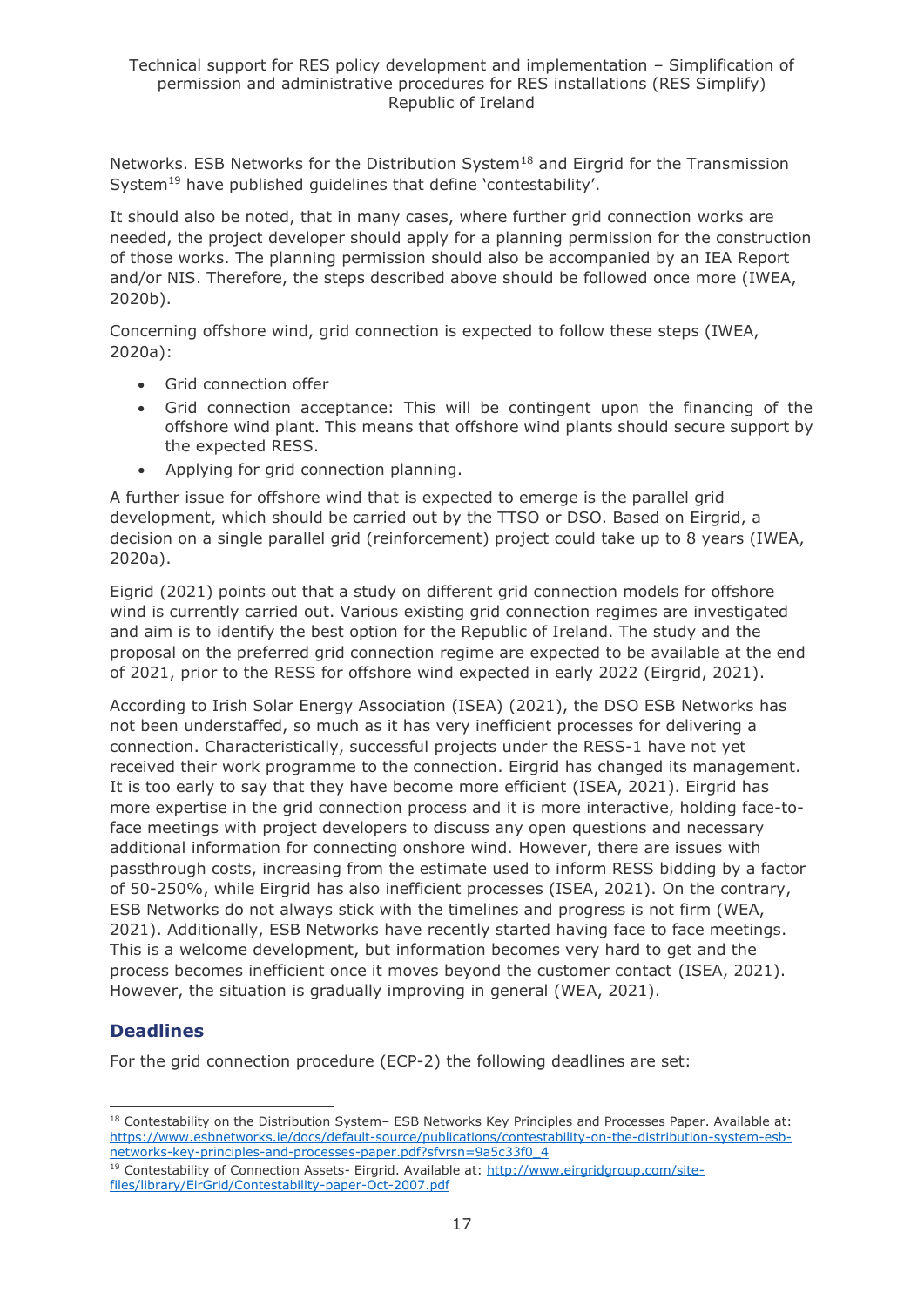Technical support for RES policy development and implementation – Simplification of permission and administrative procedures for RES installations (RES Simplify) Republic of Ireland

- Window for applications: 1-30 October 2020
- Applications check completed: 30 October 2020
- Fees and Clarifications Received Deadline: 30 November 2020
- Batch Formation 23 December 2020
- Offer Issuance: March-November 2021
- Last offer accepted/ lapsed: March 2022.

A similar process is foreseen for the next two batches in the following two years (Ch.10 Eirgrid & ESB Networks, 2020).

The longstop date, i.e., the date where the transmission works should be completed is 24 months after the issue of the grid connection offer (Ch. 10 Eirgrid & ESB Networks, 2020).

Project developer should accept the grid connection offer within 3 months (Ch. 10 Eirgrid & ESB Networks, 2020).

ISEA (2021) and WEA (2021) commented that Eirgrid (TSO) sticks to the timetable and is open to discussions and clarifications. On the contrary, ISEA (2021) mentions that it can be challenging just to get the realisation programme and firm dates (DSO).

With regard to the technical delivery of grid connection works, Eirgrid (2021) noted that longstop deadlines are the best realisation estimates and considers them as an incentive, a driving force for the progress and realisation of development works. In the cases where longstop deadlines cannot be kept, Eirgrid enters into discussions with the project developer to agree on an individual deadline, i.e., extension of the deadline. This deadline should be contingent upon the respective RESS deadlines<sup>20</sup>.

#### **Detected barriers**

**Curtailment issues for wind plants.** Curtailment is a long-lasting barrier to the wind sector. Since Ireland has a small transmission and distribution system, curtailment can reach up to 50% of the total available energy. Technical flexibility should be offered in that field, which is facilitated by the DS3 Programme that will enable more wind electricity exports to the neighbouring UK. Although the transmission grid is able to technically operate at the System Non-Synchronous Penetration (SNSP) limit of 65%- 75%, this is not regulated until now. It seems that the administration should try to keep pace with the impressive technology improvements.

In the Single Electricity Market, i.e., the common electricity market of Eire and Northern Ireland curtailment reaches double digits in many cases. As curtailment is also not remunerated, it creates difficulties in the financing of a project. Such unpredictability is also a disincentive for concluding a corporate PPA, as there is a penalty for not providing the foreseen amount of electricity and if curtailment occurs then the wind project cannot provide it. Due to the COVID-2019, electricity consumption decreased, which enabled an increased penetration of renewable energy sources. However, unless there is a coherent grid development, wind deployment will not accelerate (RNP, 2020).

**High grid access cost for wind energy.** The cost of grid access for wind power plants can amount to more than EUR 300,000 per MWh and can even reach up to EUR 500,000 per MWh. As the wating time for entering the ECP is also long, additional requirements may emerge, thus increasing the aggregated grid access cost.

<sup>&</sup>lt;sup>20</sup> Until when an RES plant should be in operation in order to receive financial support under the RESS auctions.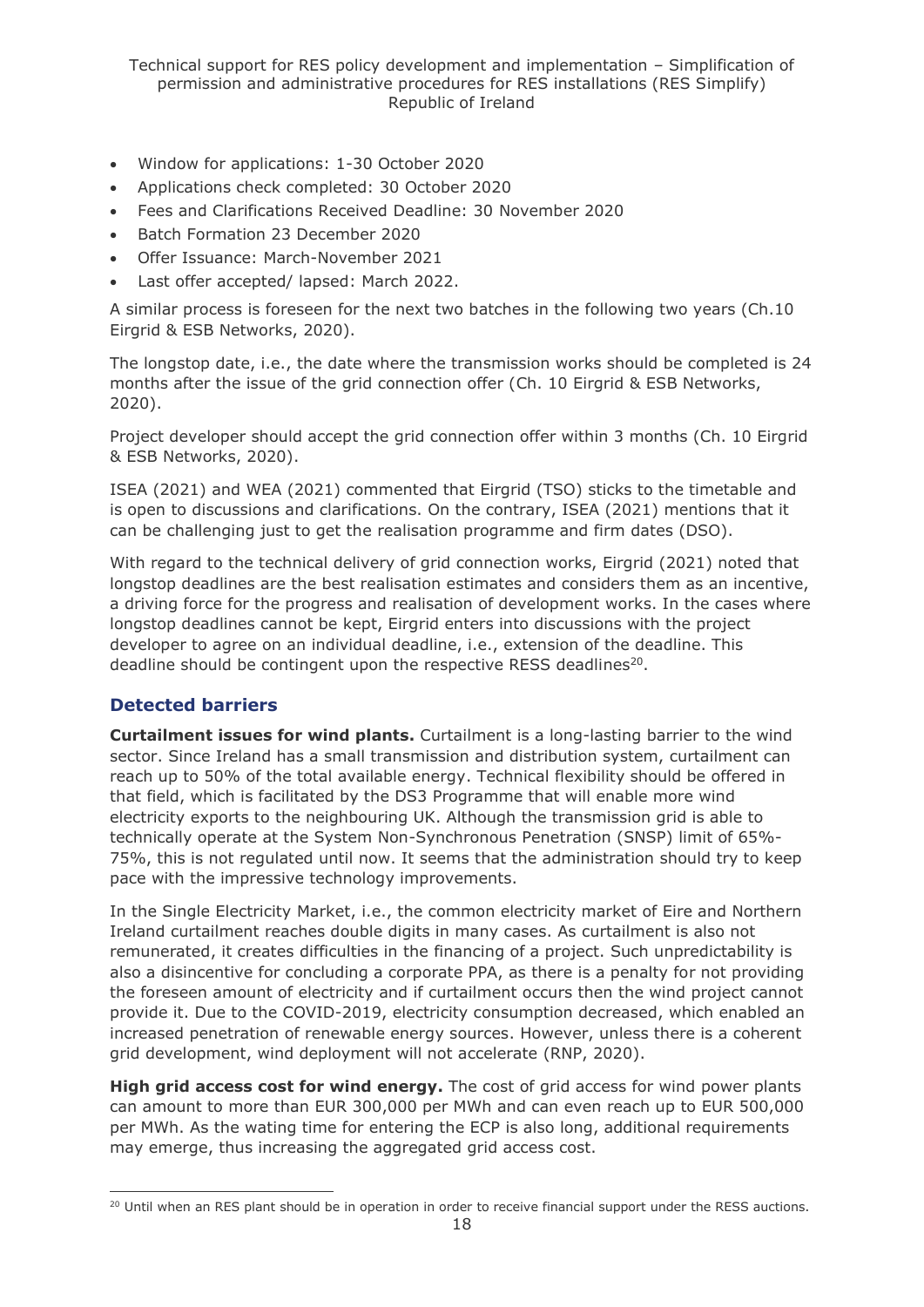Grid access cost in Ireland is one of the highest in the EU. This is basically due to the low population density and consequently to longer km of grid per person. An approach should be implemented so that these grid costs can be passed on to consumers, as the grid connection costs lead to higher energy cost in Ireland that are above the EU average (RNP, 2020).

**Lengthy duration of grid access process for onshore wind.** Onshore wind energy continues to face a very substantial problem, which is basically associated with the access to the grid. The grid connection of renewable energy installations, especially onshore wind power plants, takes from 7 to 10 years. On the one hand, this is caused by the fact that there is a lack of transmission system development and therefore grid capacity is limited. On the other hand, this situation is further hindered by the lack of public acceptance on a local level. The greatest potential for renewable energy is on the sparsely populated west side of the country, while the majority of the urban population is located on the east side. Consequently, transmission development works are needed to transmit electricity from the east side to the west side, where there is higher energy consumption.

Further problems have emerged during the ECP-1 application in 2018. The renewable energy sector was arguing that once the planning permission is granted, grid connection should also be offered. Under the ECP-1, this was not evident, as many installations that obtained planning permission did not receive it. The same principle is applied to the ECP-2 (RNP,2020). Apart from the standardised procedure defined in ECP, the main problem is the waiting time needed for the inclusion in the ECP and receiving the connection offer. This could take up to 10 years, especially for older projects (MNAG, 2020) that could not secure a grid connection offer under the previous regime, the so-called 'Group Processing Approach' (GPA)<sup>21</sup>.

Based on the lessons learnt from the GPA, Eirgrid has added the planning permission as a prerequisite for entering the ECP. In this way, a more linear licencing process is assured. Prior to ECP, plant developers were submitting an application for a grid connection offer without a planning permission. This has created unnecessary delays and congestion of projects that were willing to secure a grid connection offer. More particularly, capacity was reserved for a specific project and it was not known whether this project could be finally realised until it had secured its planning permission (Eirgrid, 2021).

**Negative public perception of renewable energy projects (especially onshore wind) at a local level.** There have been some negative reactions towards prospective renewable energy investments at the local level. This is mainly the case for large-scale onshore wind parks. More specifically, anti-wind energy groups along with other so-called 'anti-pylon' groups joined forces in order to halt the Grid 25 project, aiming to upgrade the existing transmission system in Ireland and ease the interconnection with Northern Ireland. Even though Irish public opinion towards wind energy is positive, there exists a very strong lobby against wind energy that exploits the 'planning loopholes' in order to stop further development, even when Ireland transposes EU Directives concerning planning. That anti-wind lobby has also the citizen's and political support in some regions. However, serious steps have already been made to overcome this barrier. More specifically, there have been awareness-raising campaigns to inform and engage local communities in wind energy deployment (RNP,2020; RNP, 2020).

<sup>&</sup>lt;sup>21</sup> GPA was basically a batch approach. There were 3 batches ('Gates'). The final batch, the so-called 'Gate 3', was open for new applications until November 2007, with the first offers made in 2011 (IWEA, 2017).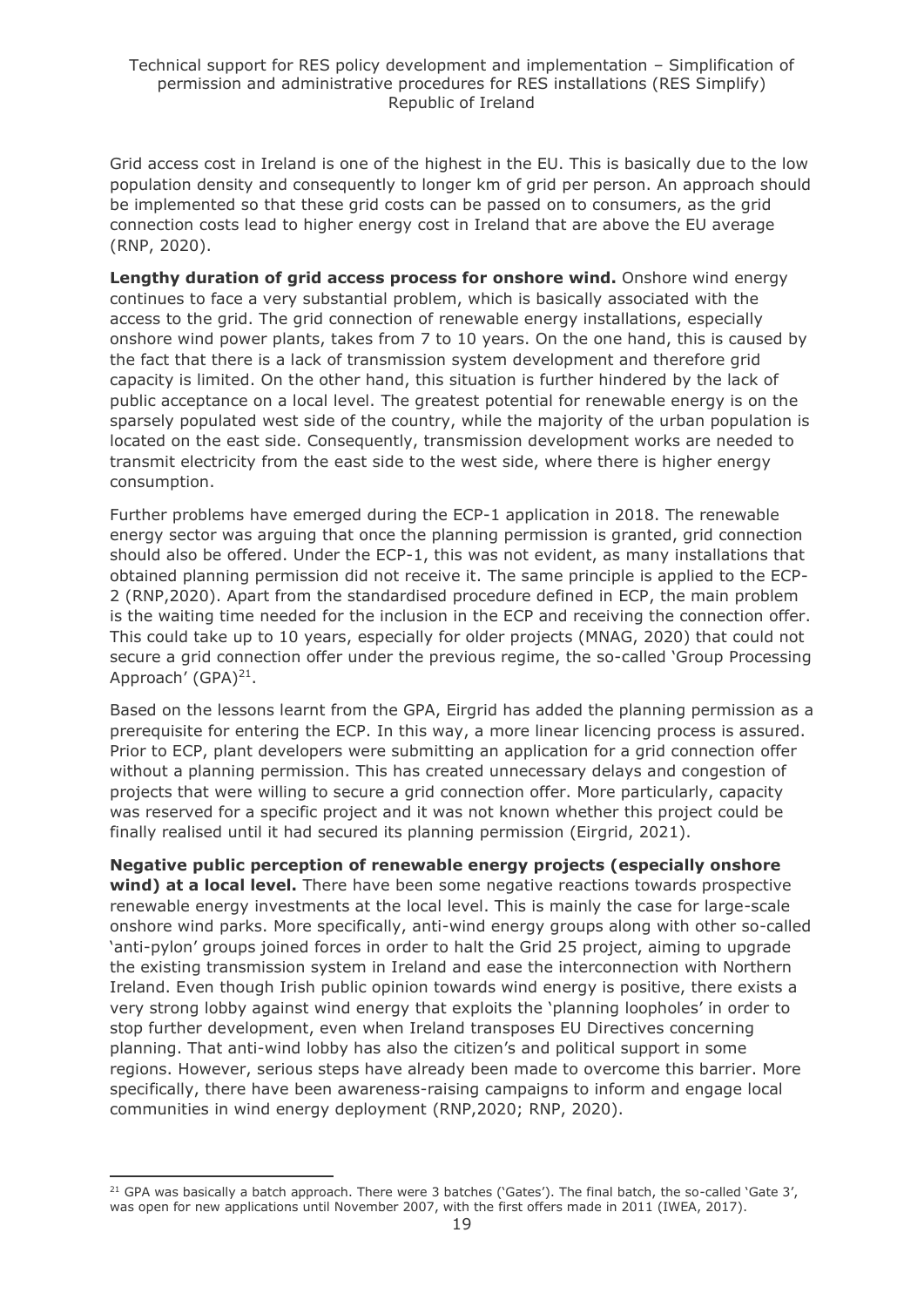If, as stated above, certain transmission development works necessitate an additional planning permission, problems may arise due to the so-called liberal objection policy (see barrier 'Authorisation Procedure - Liberal Objection Policy brakes onshore wind deployment). However, there are less appeals on transmission development works than onshore wind projects (Eirgrid, 2021).

**Initial grid connection costs and delayed grid connection realisation rates poses a threat to the PV sector.** The ECP procedure described above has provided a certain clarity with regard to the grid connection procedure. Nevertheless, there are still crucial grid connection issues. The first one relates to the connection offer by ESB Networks (DSO). Due to the unclear grid connection fees, the estimated cost for the grid connection may rise up to EUR 1.4 million. In that case, the project developer negotiates with the DSO to re-issue the grid connection offer. After negotiation, this sum may be reduced to EUR 200,000- 400,000.

The second issue relates to the prospective realisation date of the grid connection works, which may have a duration of 3 years. Nevertheless, the most important factor here is the correlation between grid connection and securing support under the RESS. Successful applicants to the RESS should complete their works until 2022. However, DSO defines the prospective realisation date one year later. This misalignment can render projects unsustainable, because it is possible that the support will be lost. DSO argues that every application is examined separately to ensure certainty. This, however, can minimise the PV sector which is at the beginning of its development. Currently, PV projects totalling 7 GW are in the pipeline: apart from the successful projects under the RESS auction, there are 2.1GW of projects with grid and planning (can compete to the forthcoming RESS-2 auction), 2.3GW, with planning, connection rights or in planning stage and minimum 2GW in a growing pipeline on an early-stage (ISEA, 2021).

### **Identified good practice**

No good practice related to this process step was identified

### <span id="page-19-0"></span>**2.1.6.Corporate legal fiscal**

#### **Process flow**

This process step concerns primarily commercial rates for the existing onshore wind energy projects.

In Ireland, commercial, industrial and some other non-domestic properties are subject to commercial rates. Commercial rates are paid annually for the general provision of services of local authorities and are adjusted every five to ten years. This process is called 'Revaluation' (sec. 19 Valuation Act; O'Neill&Co, n.d.).

'Revaluation' process has initiated centrally by the Valuation Office and is carried out for each local authority i.e., county separately. In general, the Valuation Office defines it as 'all rateable properties in a local authority area are valued periodically, and at the same time, by reference to a single valuation date' (Valuation Office, 2019). Therefore, every local authority should amend and update periodically its commercial rates, i.e., levies on commercial properties with the assistance of the Valuation Office.

The 'Revaluation' process has been concluded in most of the counties until 2019 and it is expected to be concluded for all counties in 2022 (Valuation Office, 2021).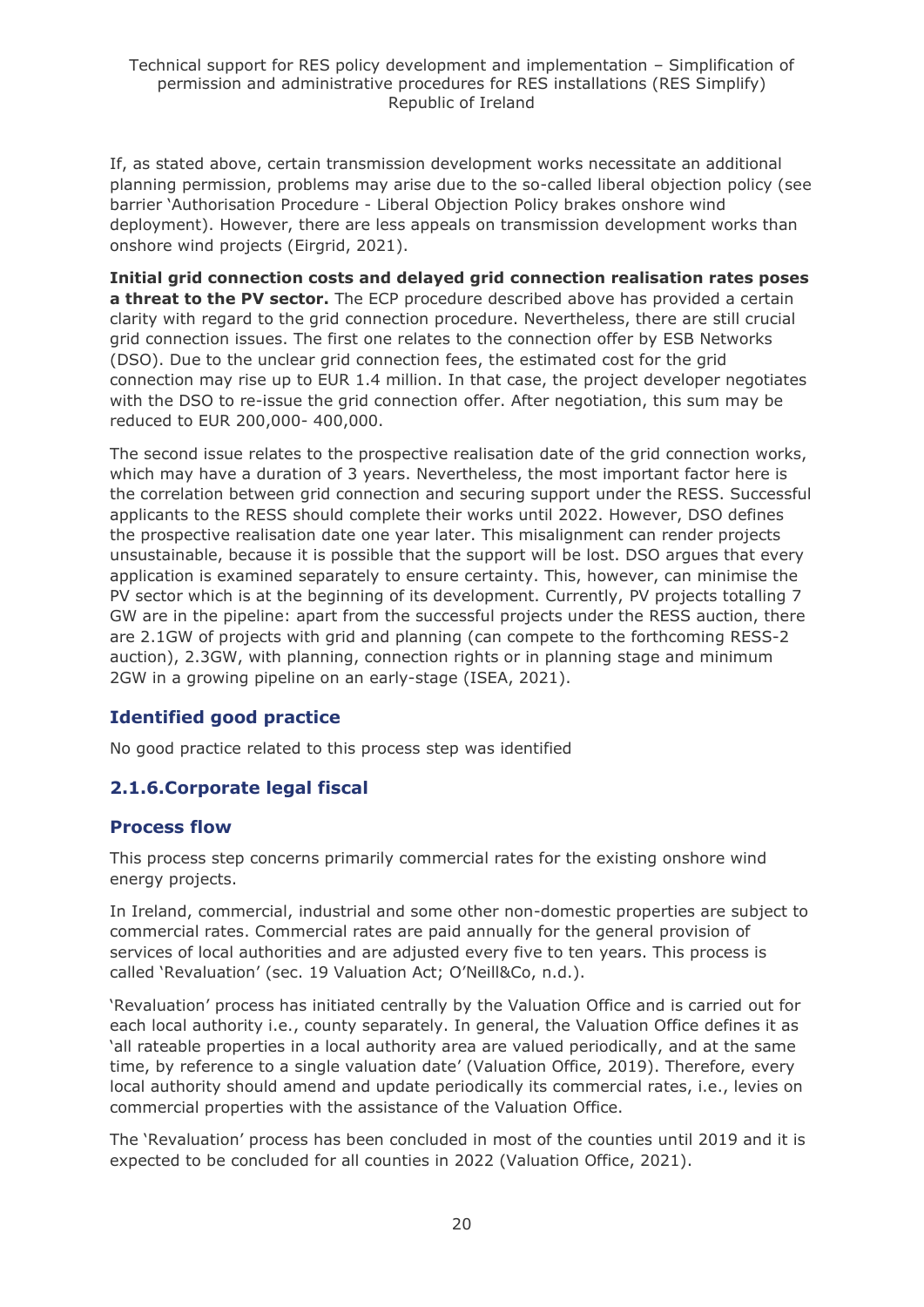### **Deadlines**

With regard to Revaluation, the process should be repeated every 5 to 10 years (sec. 25 Valuation Act).

## **Detected barriers**

**Increase of commercial property rates for onshore wind projects.** The taxing regime is considered a crucial barrier due to the fact that commercial property tax rates have increased. The Valuation Office, which is in charge of commercial property tax rates, initiated a revaluation process in 2016 that has led to an increase in the tax rates in 2019. Commercial property tax rates have increased by up to 200-300% thus creating an additional cost for the development of wind projects. The result was that the tax rate for wind power was doubled in some counties and tripled and even quadrupled in other counties.

This puts ongoing wind power plants under the feed-in tariff (FiT) scheme in extreme danger as the increase was introduced after their installation and the beginning of their operation. In contrast, the property tax rates for fossil fuel plants sites decreased by 50%. The wind energy sector went to the High court to challenge the current valuation approach. They argue that this increase in the tax rate is an indirect subsidy to fossil fuels as it raises the cost of renewable energy sources. The litigation is still ongoing. In addition, the Irish wind energy stakeholders addressed the issue to the European Commission (EC). Their main argument is that the property tax is a retroactive measure and should be seen as an indirect 'state aid' to fossil fuels (i.e., environmentally harmful subsidy). The EC did not act against it and this is why Irish wind energy stakeholders have gone to the European Court of Justice (ECJ) against the EC. It is estimated that the extra cost to the entire wind industry due to the increase of the property tax amounts to EUR 40 million and is still increasing.

The raise in the commercial property tax has considerably increased the operational cost of small wind farms in particular (RNP, 2020).

### **Identified good practice**

No good practice related to this process step was identified.

### <span id="page-20-0"></span>**2.1.7.Other**

#### **Process flow**

For onshore wind and ground-mounted PV, the Authorisation to Construct a Generating Station is required. This license is issued by the Commission of Regulation of Utilities (CRU; ERA 1999).

For the Authorisation to Construct or Reconstruct a Generating Station the following process is followed. First, the CRU holds a pre-application meeting with the project developer. Once the project developer has submitted the application and paid the appropriate fee<sup>22</sup>, CRU confims the receipt of the application and the completeness of the application will be checked. The application file contains the application form, the proof that application fee was paid, financial information (the type of information needed depends whether the plant has received support from RESS), location of generating

 $22$  Fees vary between EUR 35 (for plants with an installed capacity from 1 MW to 5 MW) and EUR 19,905 (for plants with an installed capacity greater than 500 MW).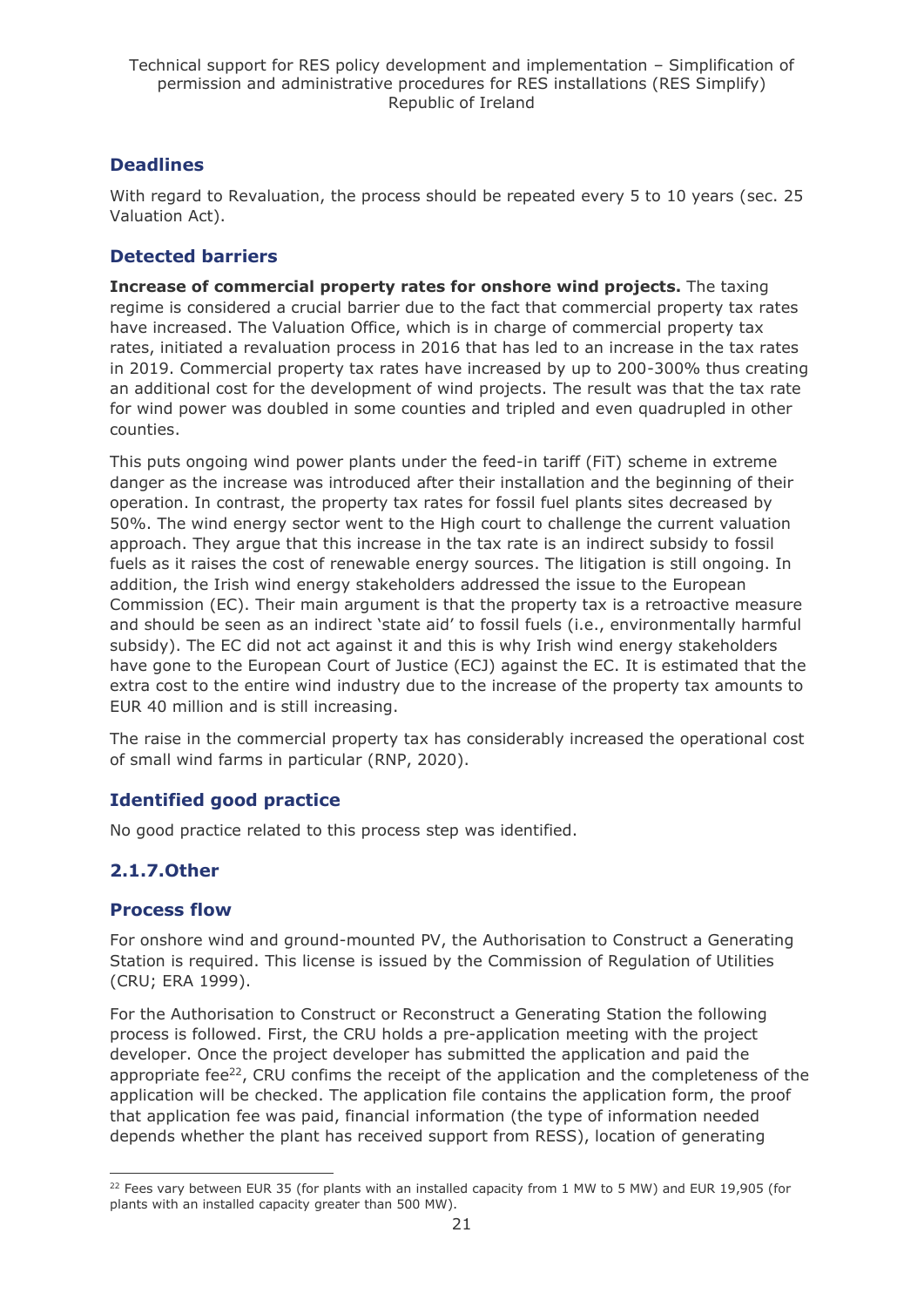station, planning information, connection agreement and for plants above 40 MW – a construction timeline (CRU, 2020b). CRU assess whether the documents provided are adequate according to administrative, technical, environmental and financial criteria and issues its positive or negative decision.

Plants below 1 MW are exempt from the Authorisation to Construct or Reconstruct a Generating Station (S.I. No. 383/2008).

An almost identical process is followed for the issue of the Licence to Generate Electricity (CRU,2020a). There are differences regarding the fees paid to CRU<sup>23</sup> and instead of a construction timeline, all plants should submit technical information on the civil engineer/ company in charge of the project (CRU,2020a).

CRU offers the possibility of submitting a single application for both licenses.

### **Deadlines**

For the Authorisation to Construct or Reconstruct a Generating Station the following deadlines apply (CRU, 2020b):

- Application receipt confirmation: Within 1 week of receiving application.
- Completeness check: The CRU examines the completeness of the application within 2 weeks of receiving application.
- Assessment application: The CRU examines the applications within 6 weeks from the moment when the application is considered complete. Applications for plants above 40 MW or single applications are evaluated within 10 weeks.
- CRU decision: The CRU makes a decision on the application within 3 weeks following the completeness check.

If the CRU has not received a response from the applicant to the request for additional information for a period of 2 months, the issue of the CRU's decision will be suspended until an appropriate response is received. If there is no response for a period of 4 months, the application will no longer be considered.

#### **Detected barriers**

No barriers related to this process step were identified.

#### **Identified good practice**

No good practice related to this process step was identified.

# <span id="page-21-0"></span>**3. Use of IT systems**

An IEA portal<sup>24</sup> is established in Ireland (sec. 172A and B Planning and Development Act in conjunction with art. 97 Planning and Development Regulations). The EIA portal is designed as an additional tool to the notice of application to inform the public, in a timely manner, of all EIA applications. The EIA portal contains a link to the competent

<sup>&</sup>lt;sup>23</sup> Fees vary between EUR 35 (for plants with an installed capacity from 1 MW to 5 MW) and EUR 3.980 (for plants with an installed capacity greater than 500 MW). 24

[https://housinggovie.maps.arcgis.com/apps/webappviewer/index.html?id=d7d5a3d48f104ecbb206e7e5f84b71f](https://housinggovie.maps.arcgis.com/apps/webappviewer/index.html?id=d7d5a3d48f104ecbb206e7e5f84b71f1) [1](https://housinggovie.maps.arcgis.com/apps/webappviewer/index.html?id=d7d5a3d48f104ecbb206e7e5f84b71f1)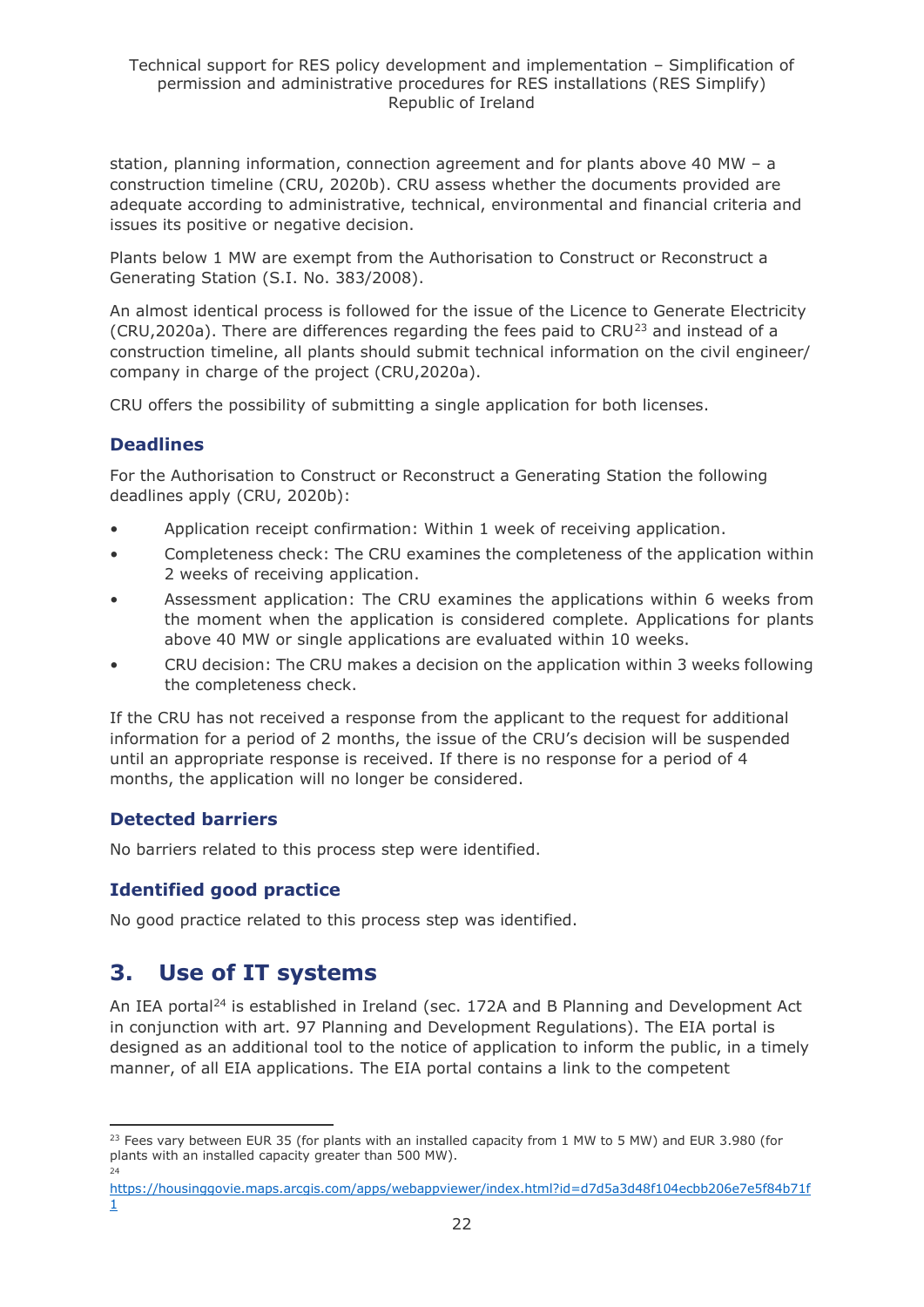authority's website where detailed information regarding the application is to be found (DHPLG, 2018).

# <span id="page-22-0"></span>**4. Complaint procedure**

#### *Planning permission*

Any interested party can submit an appeal against the planning application decision<sup>25</sup> to An Bord Pleanála within 4 weeks after the planning authority's decision (sec. 37 Planning and Development Act).

#### *SID planning*

The decision of An Bord Pleanála can be challenged by any interested party before the High Court within 8 weeks (sec. 50 Planning and Development Act). The project developer or any third party may submit an appeal against the issue/ refusal of a planning permission to An Bord Pleanála. An Bord Pleanála will then review either the entire decision of the planning authority or only certain provisions in the decision taken. In addition, An Bord Pleanála's decision may be challenged in the High Court. However, the High Court can only examine if the decision-making procedure was in line with the relevant procedural legislation and will not examine the content of the planning decision (MNAG 2021).

#### *License to Generate Electricity and the Authorisation to Construct a Generating Station*

With regard to the *License to Generate Electricity* and the *Authorisation to Construct a Generating Station* the project developer may appeal the CRU's decision to the Minister for Communications, Energy and Natural Resources within 28 days from the issue of the CRU's Decision. An 'Appeal Panel' should be established, consisting of three members appointed by the Minister for Communications, Energy and Natural Resources. The 'Appeal Panel' can confirm the decision of the Commission or may request the Commission to modify the licence (sec. 29-30 ERA 1999). If the project developer is not satisfied with the result, an application for judicial review under Order 84 of the Rules of the Superior Courts can be submitted (S.I. No. 15 of 1986). This includes an appeal to the High Court and if needed to the Supreme Court (S.I. No. 15 of 1986).

#### *'Revaluation' Commercial Rates*

If dissatisfied with the updated valuation of the property, the project developer has the right to make a representation (S.29 Valuation Act). Furthermore, the project developer has the right to appeal to the Valuation Tribunal (S.34 Valuation Act), while further appeals are foreseen for higher instances (High Court and Supreme Court; S. 39 Valuation Act).

# <span id="page-22-1"></span>**5. Specific features to ease administrative procedure**

Table 2 below provides information on the existing specific features to ease administrative procedures in the Republic of Ireland.

*Table 2: Specific features to ease administrative procedures*

| Specific feature        |     | <b>Existing</b> Short description                                                                      |
|-------------------------|-----|--------------------------------------------------------------------------------------------------------|
| Simultaneous procedures | ves | This applies to offshore wind projects (especially for<br>the older projects and the projects that are |

<sup>25</sup> Appeal on planning permission concerns not only the construction of the installation, but to also the transmission works needed.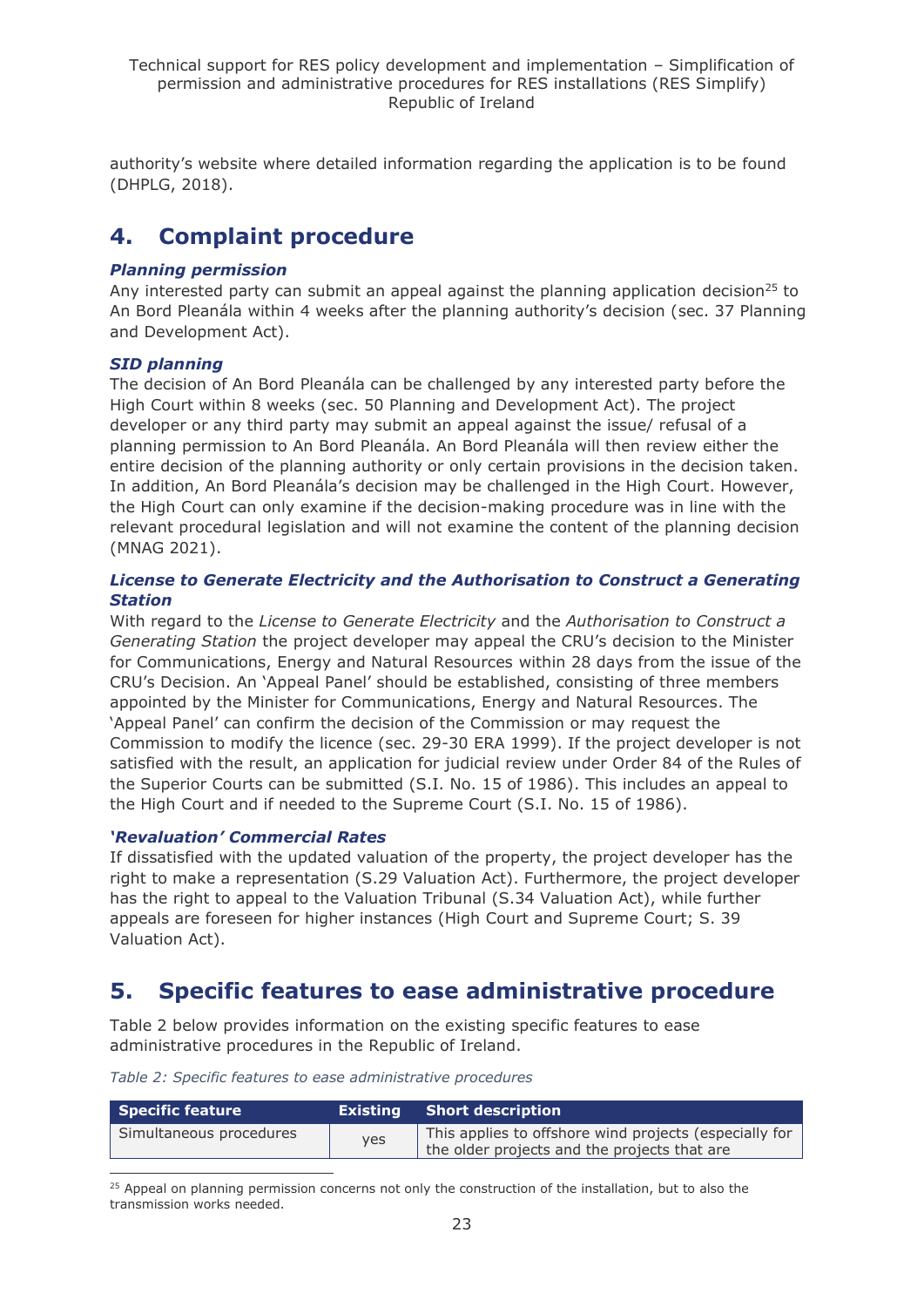#### Technical support for RES policy development and implementation – Simplification of permission and administrative procedures for RES installations (RES Simplify) Republic of Ireland

|                                               |     | expected to start the licensing process as soon as<br>possible).<br>Onshore wind projects often initiate the planning<br>permission application along with the grid<br>connection procedure.                                                                                                                                                                                                                                                                                                                                                                                                                                                                                                                                                                                                                                                                                                                                                                      |
|-----------------------------------------------|-----|-------------------------------------------------------------------------------------------------------------------------------------------------------------------------------------------------------------------------------------------------------------------------------------------------------------------------------------------------------------------------------------------------------------------------------------------------------------------------------------------------------------------------------------------------------------------------------------------------------------------------------------------------------------------------------------------------------------------------------------------------------------------------------------------------------------------------------------------------------------------------------------------------------------------------------------------------------------------|
| National contact points and<br>one-stop-shops | no  |                                                                                                                                                                                                                                                                                                                                                                                                                                                                                                                                                                                                                                                                                                                                                                                                                                                                                                                                                                   |
| Application of $2+1$ and $1+1$<br>rules       | no  |                                                                                                                                                                                                                                                                                                                                                                                                                                                                                                                                                                                                                                                                                                                                                                                                                                                                                                                                                                   |
| Simple notification<br>procedure              | yes | For rooftop PV and onshore wind >11 kW,<br>CER/09/033 is applied. This Decision Paper<br>introduces a straight-forward, simple notification for<br>grid connection process under the micro-generation<br>scheme <sup>26</sup> . In January 2021, The Department of<br>Communications, Climate Action and the<br>Environment (DCCAE) launched a public<br>consultation on a new micro-generation scheme for<br>residential users. The new scheme expects to<br>expand the capacity from 11kW to 50 kW. For that<br>reason, CRU reviews the grid connection process<br>for PV and wind from 11 kW to 50 kW and is<br>expected to offer a simple notification process, as in<br>the case of plants $>11$ kW <sup>27</sup> .                                                                                                                                                                                                                                          |
| Pre-planning                                  | no  |                                                                                                                                                                                                                                                                                                                                                                                                                                                                                                                                                                                                                                                                                                                                                                                                                                                                                                                                                                   |
| Pre-application consultation                  | yes | Pre-application consultation is a substantial part of<br>the licensing process in Ireland. Pre-application<br>consultations define the necessity to conduct and<br>the content of an EIA Report and/or NIS.<br>Community consultation is currently not foreseen.<br>However, it is strongly recommended to engage<br>local community in the very beginning of the<br>project implementation. In any case, the new draft<br>Wind Energy Development Guidelines contain an<br>obligation for community engagement and<br>participation.                                                                                                                                                                                                                                                                                                                                                                                                                             |
| Project acceptance<br>measures                | yes | The draft Wind Energy Development Guidelines<br>foresee certain measures of project acceptance<br>(DHLGH, 2019):<br>Obligation for public communication. Project<br>developers are obliged to engage in<br>consultations with the local community, before<br>applying for planning permission;<br>Preparation of a Community report. The report<br>$\bullet$<br>should set out how the project development will<br>affect the local community and how local<br>community participation will be assured<br>throughout the whole lifetime of the project;<br>Establishment of a 'Community Benefit Fund'.<br>$\bullet$<br>The Fund will be supported from renewable<br>electricity produced by installations under the<br>RESS scheme (auctions) (EUR 2/MWh);<br>Promoting Community Ownership. This can be<br>$\bullet$<br>achieved by creating a separate group of<br>projects (the so-called 'community-led'<br>projects) that participate in the RESS auctions. |

<sup>&</sup>lt;sup>26</sup> <https://www.esbnetworks.ie/new-connections/generator-connections/connect-a-micro-generator>

<sup>27</sup> [https://www.gov.ie/en/consultation/0ada2-public-consultation-on-a-micro-generation-support-scheme-mss](https://www.gov.ie/en/consultation/0ada2-public-consultation-on-a-micro-generation-support-scheme-mss-in-ireland/)[in-ireland/](https://www.gov.ie/en/consultation/0ada2-public-consultation-on-a-micro-generation-support-scheme-mss-in-ireland/)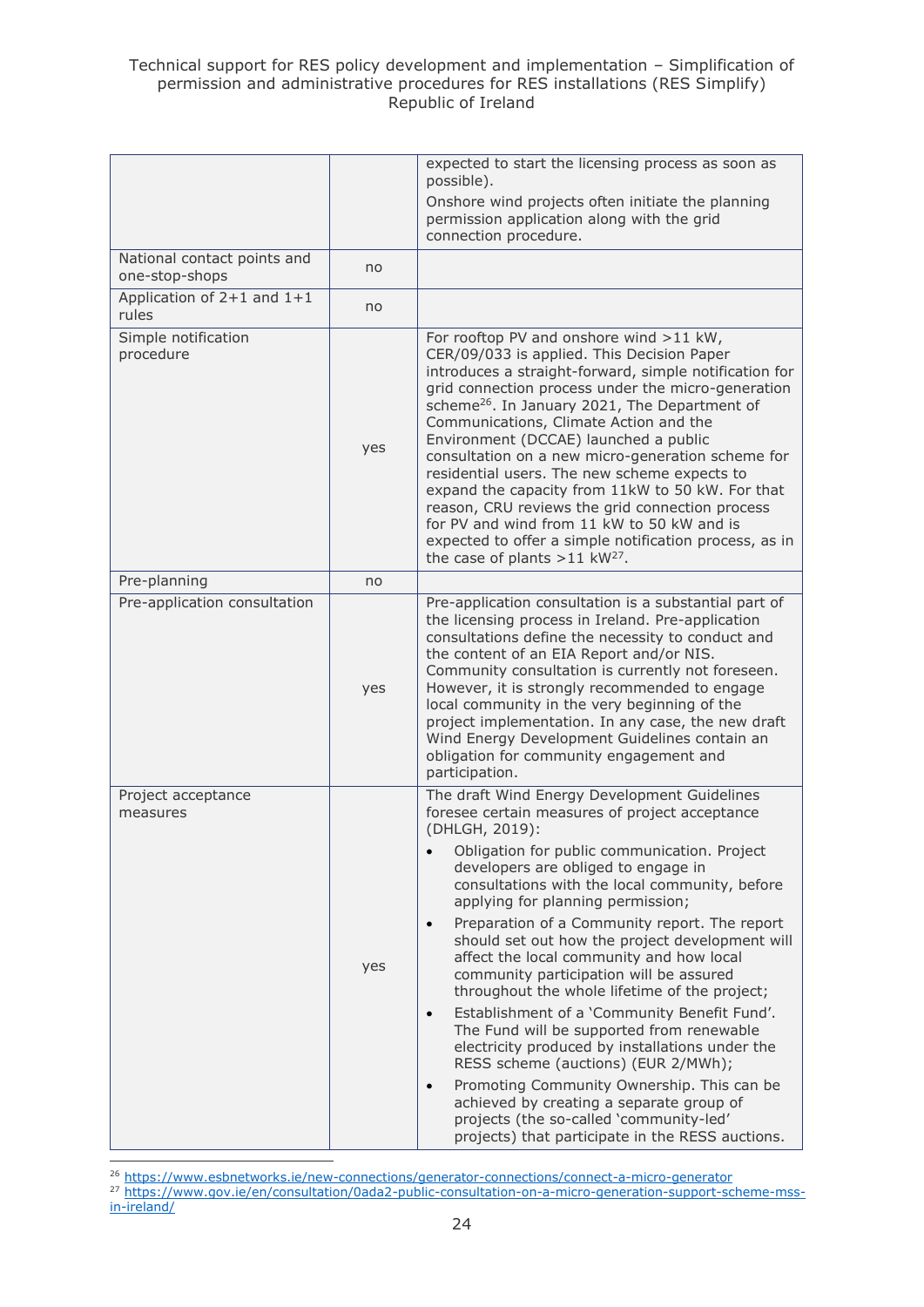|                                                       |    | These are fairly new measures and remains to be<br>seen if they are effective.                                                                                                                                                          |
|-------------------------------------------------------|----|-----------------------------------------------------------------------------------------------------------------------------------------------------------------------------------------------------------------------------------------|
| Measures to streamline<br>litigation by third parties | no | An Bord Pleanála discusses the reform of the appeal<br>process, which aims at making the appeal process<br>more challenging for third parties, as currently<br>nearly everyone can appeal against a planning<br>permission (WEA, 2021). |
| Other                                                 | no |                                                                                                                                                                                                                                         |

# <span id="page-24-0"></span>**6. Indicators to measure the performance of the overall process**

Table 3 below provides information on the indicators to measure the performance of the overall administrative and grid connection process in the Republic of Ireland.

| Table 3: Performance indicators to assess administrative and grid connection processes |  |  |
|----------------------------------------------------------------------------------------|--|--|
|----------------------------------------------------------------------------------------|--|--|

| <b>Performance indicator</b>                                                                           | <b>Description</b>                                                                                                                                                                                                                                                                                                     |
|--------------------------------------------------------------------------------------------------------|------------------------------------------------------------------------------------------------------------------------------------------------------------------------------------------------------------------------------------------------------------------------------------------------------------------------|
| Average response time by<br>the competent authorities<br>and TSO/DSO for grid<br>connection procedures | For ground-mounted PV, the ECP-2 timetable sets deadlines for<br>the response from the TSO/ DSO. Based on the previous ECP<br>round of 2018 (ECP-1) a response regarding the preliminary grid<br>connection offer will be made within 90 days from the date of the<br>submission deadline for a grid connection offer. |
| Process duration                                                                                       | For onshore winds, project duration is estimated as follows<br>(IWEA, 2020b):                                                                                                                                                                                                                                          |
|                                                                                                        | Planning application preparation (2-3 years)<br>Planning decision (1-2 years+)<br>Grid offer (3 years+)<br>Planning for grid connection (2 years+)<br>Deep reinforcements (0-10 years+)<br>Construction (2-3 years).<br>IWEA (2020b) also provides additional information on process                                   |
|                                                                                                        | duration for onshore wind:<br>Planning application (local): 142 days (20.75 weeks)<br>Planning applications (SID): 44 weeks                                                                                                                                                                                            |
|                                                                                                        | Grid offer: 12 months<br>Grid connection planning: 0-8 years<br>Non-contestable grid: 18 months.                                                                                                                                                                                                                       |
|                                                                                                        | Especially for onshore wind, three cases based on the current<br>experience have been identified with regard to planning<br>application (PHR, 2021):                                                                                                                                                                   |
|                                                                                                        | Best case: 12 weeks (no request for further information<br>and no appeal);                                                                                                                                                                                                                                             |
|                                                                                                        | Medium case: 32 weeks (request for further information<br>with no appeal)                                                                                                                                                                                                                                              |
|                                                                                                        | Likely case: 52 weeks+ (request for further information<br>$\bullet$<br>with appeal and judicial review)                                                                                                                                                                                                               |
|                                                                                                        | The average processing time of planning application for onshore<br>wind energy projects at An Bord Pleanála was 66 weeks between                                                                                                                                                                                       |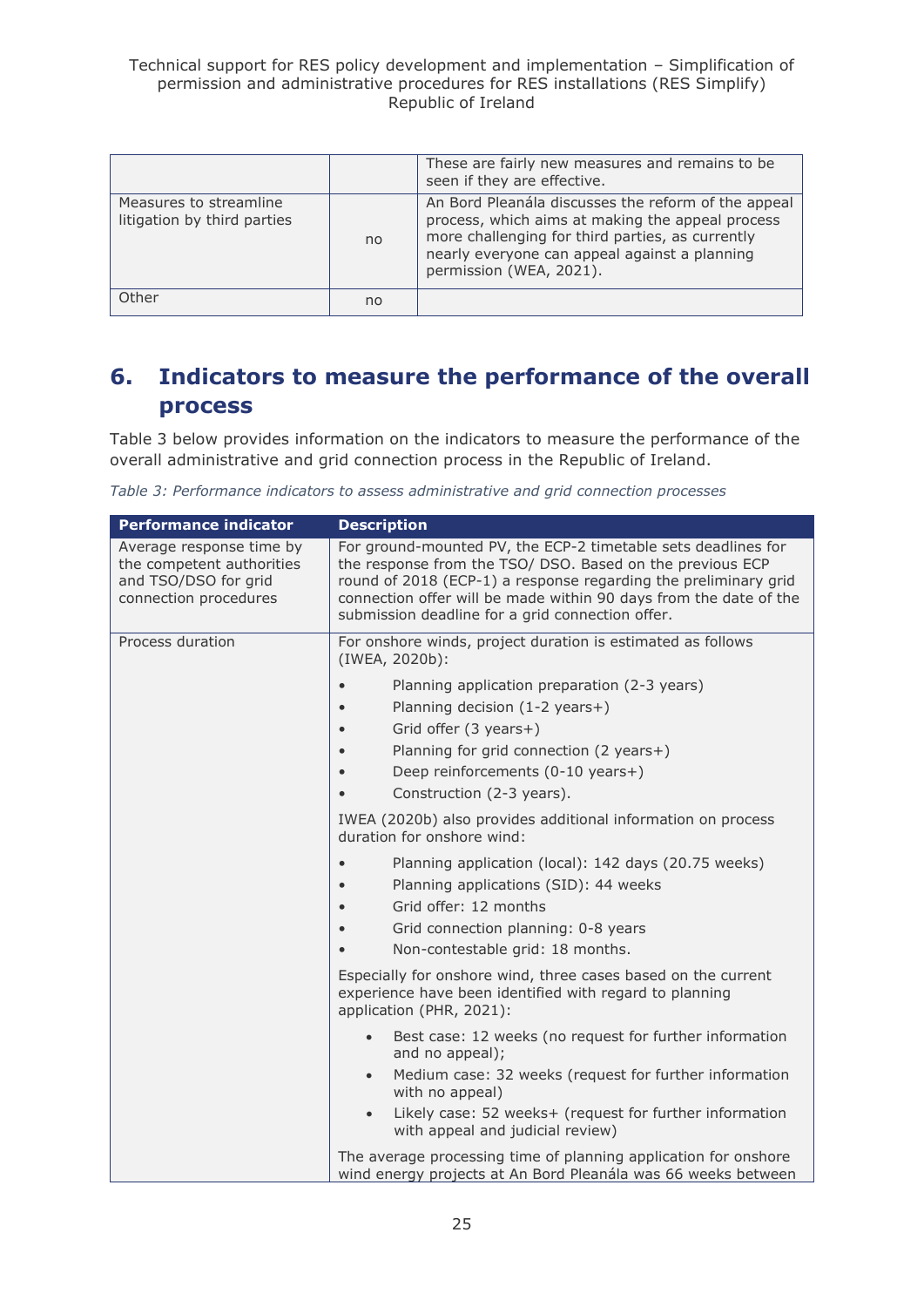|                                      | 2017 and 2019, with the longest case taking 107 weeks from the<br>date of the submission (PHR, 2021).                                                                                                                                                                                                                                                                                                                                                                                                                                                                                                                                                                                                                                                                                                                    |
|--------------------------------------|--------------------------------------------------------------------------------------------------------------------------------------------------------------------------------------------------------------------------------------------------------------------------------------------------------------------------------------------------------------------------------------------------------------------------------------------------------------------------------------------------------------------------------------------------------------------------------------------------------------------------------------------------------------------------------------------------------------------------------------------------------------------------------------------------------------------------|
|                                      | For new 'Enduring' offshore wind projects (IWEA, 2020a):                                                                                                                                                                                                                                                                                                                                                                                                                                                                                                                                                                                                                                                                                                                                                                 |
|                                      | Planning permission: up to 3 years                                                                                                                                                                                                                                                                                                                                                                                                                                                                                                                                                                                                                                                                                                                                                                                       |
|                                      | Grid connection: up to 3 years.                                                                                                                                                                                                                                                                                                                                                                                                                                                                                                                                                                                                                                                                                                                                                                                          |
|                                      | In addition, parallel grid reinforcement works (single project) may<br>take up to 8 years.                                                                                                                                                                                                                                                                                                                                                                                                                                                                                                                                                                                                                                                                                                                               |
|                                      | For PV, the expected process duration as follows (ISEA, 2021):                                                                                                                                                                                                                                                                                                                                                                                                                                                                                                                                                                                                                                                                                                                                                           |
|                                      | Site selection/ Planning application: 3-6 months +3<br>months if additional information is required (a possible<br>appeal to An Bord Pleanala may add up to one year)                                                                                                                                                                                                                                                                                                                                                                                                                                                                                                                                                                                                                                                    |
|                                      | Grid connection: up to 3 years.                                                                                                                                                                                                                                                                                                                                                                                                                                                                                                                                                                                                                                                                                                                                                                                          |
|                                      | For onshore and offshore, the main problem is to get into the line<br>for a grid connection offer and finally receive a grid connection<br>offer under the ECP (max. 10 years especially for older projects).<br>After that, the process is more or less straightforward (MNAG,<br>2021).                                                                                                                                                                                                                                                                                                                                                                                                                                                                                                                                |
| Project approval rates               | For onshore wind, project success rates are estimated as follows<br>(IWEA, 2020b):                                                                                                                                                                                                                                                                                                                                                                                                                                                                                                                                                                                                                                                                                                                                       |
|                                      | Pre-planning attrition rate: 33% (i.e., success rate of<br>$77%$ )                                                                                                                                                                                                                                                                                                                                                                                                                                                                                                                                                                                                                                                                                                                                                       |
|                                      | Planning application (local): 80%                                                                                                                                                                                                                                                                                                                                                                                                                                                                                                                                                                                                                                                                                                                                                                                        |
|                                      | Planning applications (SID): 38 weeks                                                                                                                                                                                                                                                                                                                                                                                                                                                                                                                                                                                                                                                                                                                                                                                    |
|                                      | Grid connection (need for additional planning for grid<br>connection works): 70%                                                                                                                                                                                                                                                                                                                                                                                                                                                                                                                                                                                                                                                                                                                                         |
|                                      | For new 'Enduring' offshore wind projects, planning<br>success rate is estimated at 60% (IWEA, 2020a).                                                                                                                                                                                                                                                                                                                                                                                                                                                                                                                                                                                                                                                                                                                   |
|                                      | For PV the approval rates by planning authorities and An Bord<br>Pleanála range at about 90% (PHR, 2021). However, due to the<br>number of projects in the pipeline, this percentage may decrease<br>(ISEA, 2021).                                                                                                                                                                                                                                                                                                                                                                                                                                                                                                                                                                                                       |
|                                      | According to Eirgrid (2021) the project approval rate of onshore<br>wind and ground-mounted PV at the grid connection stage is 90%.<br>Under the latest ECP-2 procedure, only few project developers<br>withdrew their applications. One reason for that concerned existing<br>projects that have already secured a grid connection offer in the<br>ECP-1. After they have been selected in the ECP-2, they finally<br>chose to stick to the original grid connection offer. Another reason<br>concerned projects that could not be realised due to grid<br>congestion. Finally, there was also one case, where the project<br>developer withdrew the application to provide grid capacity for<br>other projects. It should be noted that the applications withdrew<br>prior to Eirgrid's initial grid connection offer. |
| Costs of administrative<br>processes | The estimated aggregate cost (total cost per MW) for onshore wind<br>may vary between EUR 80/MWh (based on the previous feed-in<br>tariff scheme) and EUR 100/MWh (under the new RESS and if all<br>unfavourable policy changes are implemented). However, it could<br>be decreased to EUR 40/ MWh (IWEA, 2020c).                                                                                                                                                                                                                                                                                                                                                                                                                                                                                                        |
|                                      | For ground-mounted PV, planning application costs range<br>between EUR 50,000 and 100,000 (ISEA, 2021).                                                                                                                                                                                                                                                                                                                                                                                                                                                                                                                                                                                                                                                                                                                  |
|                                      | In general, planning application fees for onshore wind and<br>ground-mounted PV are as follows:                                                                                                                                                                                                                                                                                                                                                                                                                                                                                                                                                                                                                                                                                                                          |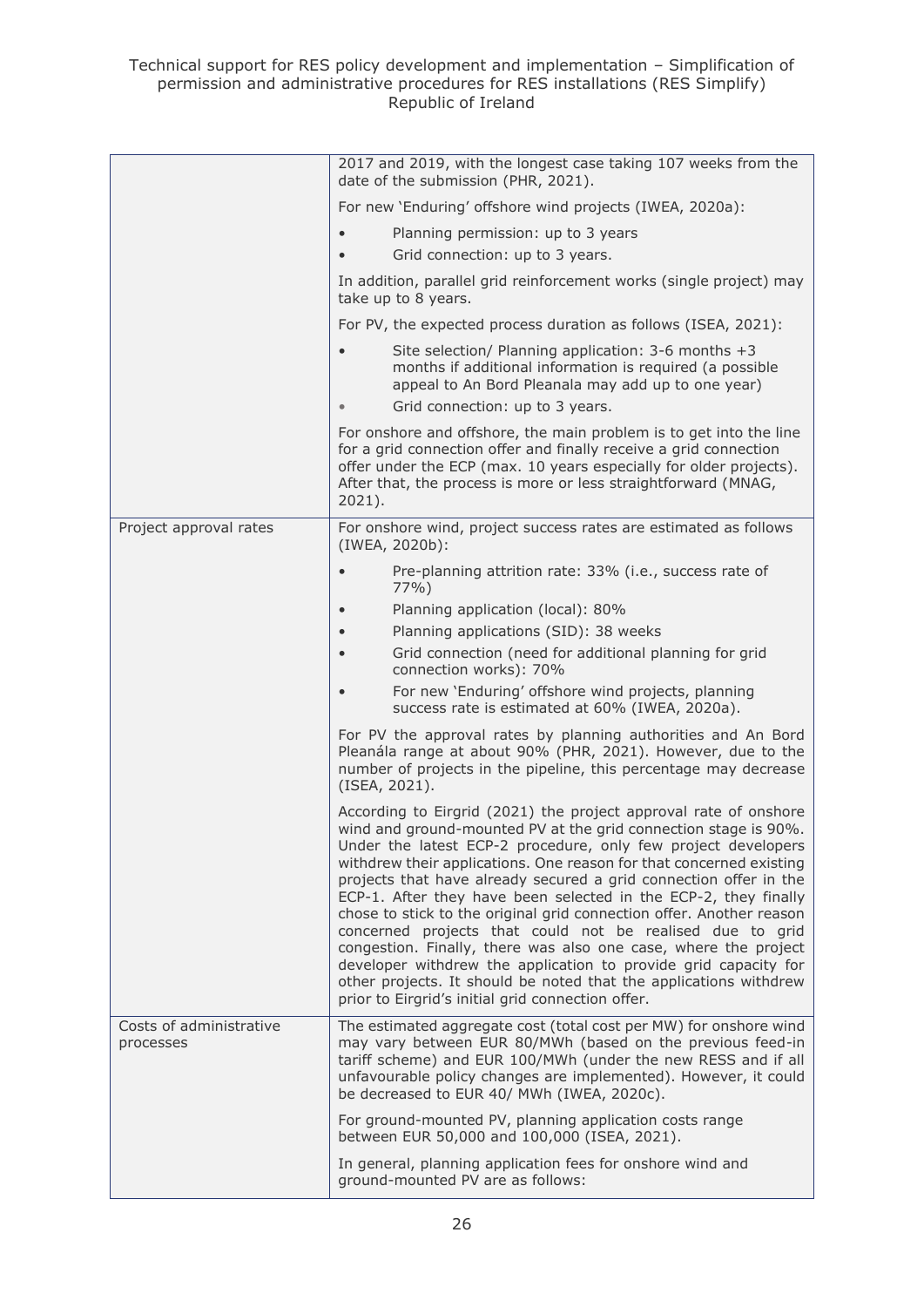Technical support for RES policy development and implementation – Simplification of permission and administrative procedures for RES installations (RES Simplify) Republic of Ireland

|                                                 | Planning application (local planning authority): EUR 80<br>$\bullet$<br>An Bord Pleanala<br>Appeal: EUR 3,000<br>Appeal (other parties): EUR 220<br>Observation, i.e., expressing comment on the appeal:<br><b>EUR 50</b><br>EIA Report scoping: EUR 5,000 and EUR 1,500 for the submission<br>SID: Pre-application costs EUR 4,500; SID Application costs EUR<br>100,000 and Observation costs EUR 50.                                                                                                                                                        |
|-------------------------------------------------|----------------------------------------------------------------------------------------------------------------------------------------------------------------------------------------------------------------------------------------------------------------------------------------------------------------------------------------------------------------------------------------------------------------------------------------------------------------------------------------------------------------------------------------------------------------|
| Share of permits that are                       | Grid connection application fees are as follows (Eirgrid &ESB<br>Networks, 2020):<br>$\leq$ 11kW: 0 EUR<br>11 kW ≤ 50 kW: EUR 780<br>>50kW ≤ 500kW: EUR 1,591<br>>500 KW ≤ 1 MW: EUR 9,037<br>$\bullet$<br>>1 MW ≤ 4 MW: EUR 18,512<br>>4MW≤ 10MW: EUR 18,732+ EUR 18,732 (shallow<br>$\bullet$<br>works)<br>>10MW < 20MW: EUR 33,791+EUR 35,260 (shallow<br>$\bullet$<br>works)<br>20 MW ≤ 100MW: EUR 48,535 + EUR 40,402 (shallow<br>works)<br>100 MW: EUR 51,983+EUR 45,966(shallow works)<br>In general, decisions issued by local authorities and An Bord |
| legally challenged                              | Pleanála in relation to onshore wind energy projects are more<br>likely to be challenged and judicially reviewed, whereas in the<br>case of solar power projects, judicial review of decisions is less<br>likely (PHR, 2021).                                                                                                                                                                                                                                                                                                                                  |
| Share of legal challenges<br>that are overruled |                                                                                                                                                                                                                                                                                                                                                                                                                                                                                                                                                                |
| Stakeholder interests                           | The pre-application consultation is an integral part of the<br>licensing process for renewable energy installations in Ireland.<br>They define the need and content of an EIA Report and/or NIS.<br>Community consultation is not envisaged, but it is strongly<br>recommended that the local community be involved in the project<br>as early as possible (IWEA, 2020b).                                                                                                                                                                                      |
|                                                 | Stakeholders' opinions are also considered in the planning<br>application process. It has been criticised by RES associations<br>that certain stakeholders are over-using this power. On the local<br>planning authority level, the appeal process is very simple and<br>this is another factor why stakeholder engagement can hinder the<br>realisation of certain projects (ISEA, 2021).                                                                                                                                                                     |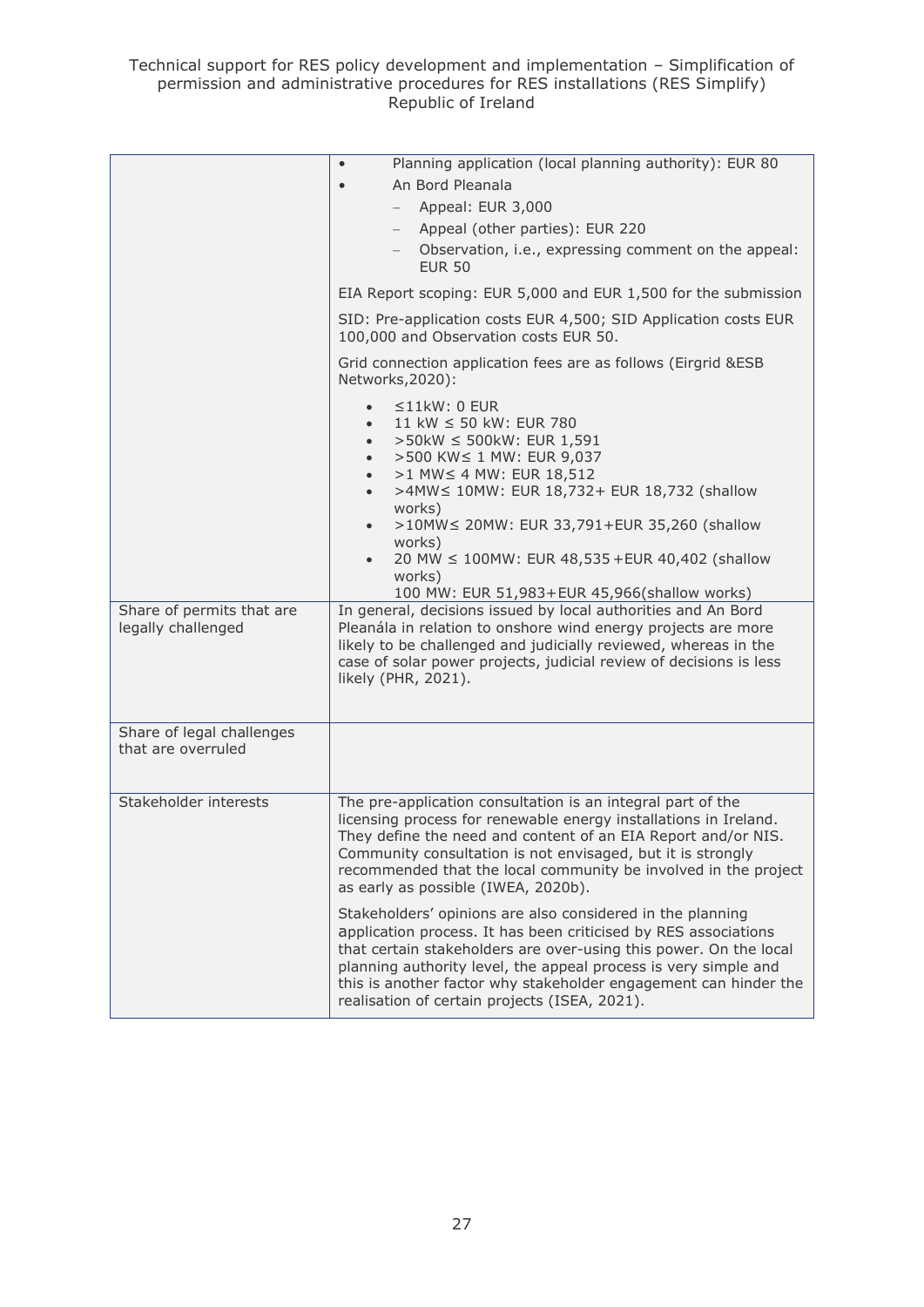# <span id="page-27-0"></span>**References**

- Commission for Regulation of Utilities (CRU), 2020a. Guidance Notes: Applying for a Licence to Generate Electricity. Available at: <https://www.cru.ie/wpcontent/uploads/2020/07/200113-Guidance-Notes-Licence-to-Generate-July-2020.docx> [Accessed 16 January 2021].
- CRU, 2020b. Guidance Notes: Applying for an Authorisation to Construct or Reconstruct a Generating Station. Available at:<https://www.cru.ie/wpcontent/uploads/2020/07/200113-Guidance-Notes-Authorisation-to-Construct-July-2020.docx > [Accessed 16 January 2021].
- CRU, 2020c. ECP-2 Decision. Available at:< https://www.cru.ie/wpcontent/uploads/2020/06/CRU20060-ECP-2-Decision.pdf> [Accessed 16 January 2021].
- DEHLG, 2009. Appropriate Assessment of Plans and Projects in Ireland: Guidance for Planning Authorities. Available at:[<https://www.npws.ie/sites/default/files/publications/pdf/NPWS\\_2009\\_AA\\_Gui](https://www.npws.ie/sites/default/files/publications/pdf/NPWS_2009_AA_Guidance.pdf) [dance.pdf >](https://www.npws.ie/sites/default/files/publications/pdf/NPWS_2009_AA_Guidance.pdf) [Accessed 16 January 2021].
- Department of Housing, Local Government and Heritage (DHLGH), 2019. Draft Revised Wind Energy Development Guidelines December 2019. Available at: [<https://www.gov.ie/en/publication/9d0f66-draft-revised-wind-energy](https://www.gov.ie/en/publication/9d0f66-draft-revised-wind-energy-development-guidelines-december-2019/)[development-guidelines-december-2019/](https://www.gov.ie/en/publication/9d0f66-draft-revised-wind-energy-development-guidelines-december-2019/) > [Accessed 16 January 2021].
- Department of the Environment, Heritage and Local Government (DEHLG), 2006. Wind Energy Planning Guidelines 2006. Available at:[<https://www.opr.ie/wp](https://www.opr.ie/wp-content/uploads/2019/08/2006-Wind-Energy-Development-1.pdf)[content/uploads/2019/08/2006-Wind-Energy-Development-1.pdf](https://www.opr.ie/wp-content/uploads/2019/08/2006-Wind-Energy-Development-1.pdf) > [Accessed 16 January 2021].
- DHLGH, 2018 . Guidelines for Planning Authorities and An Bord Pleanála on carrying out Environmental Impact Assessment. Available at:<https://www.opr.ie/wpcontent/uploads/2019/08/2018-Environmental-Impact-Assessment-1.pdf > [Accessed 16 January 2021].
- Eirgrid & ESB Networks, 2020. ECP-2 Decision Ruleset. Available at:<https://www.eirgridgroup.com/site-files/library/EirGrid/ECP-2-Ruleset-Final.pdf> [Accessed 16 January 2021].
- Eurostat, 2020. SHARES summary results 2019. Available at: <https://ec.europa.eu/eurostat/web/energy/data/shares> [Accessed 07 February 2021].
- Irish Planning Institute, 2014. Irish Planning Institute Survey of the Planning Profession 2014/2015. Available at:< [https://www.opr.ie/wp](https://www.opr.ie/wp-content/uploads/2019/11/ipi_survey_2015_report_web.pdf)[content/uploads/2019/11/ipi\\_survey\\_2015\\_report\\_web.pdf](https://www.opr.ie/wp-content/uploads/2019/11/ipi_survey_2015_report_web.pdf) > [Accessed 04 February 2021].
- Irish Wind Energy Association (IWEA. 2020a). Building Offshore Wind: 70 by 30 Implementation Plan 12/2020. Available at:< [https://www.iwea.com/images/files/20201203-final-iwea-building-offshore-wind](https://www.iwea.com/images/files/20201203-final-iwea-building-offshore-wind-report.pdf)[report.pdf>](https://www.iwea.com/images/files/20201203-final-iwea-building-offshore-wind-report.pdf) [Accessed 16 January 2021].
- IWEA, 2012. Best Practice Guidelines for the Irish Wind Energy Industry. Available at:[<https://iwea.com/images/files/9660bdfb5a4f1d276f41ae9ab54e991bb600b7.](https://iwea.com/images/files/9660bdfb5a4f1d276f41ae9ab54e991bb600b7.pdf) [pdf >](https://iwea.com/images/files/9660bdfb5a4f1d276f41ae9ab54e991bb600b7.pdf) [Accessed 16 January 2021].
- IWEA, 2017. Proposed Short Term Reform of Grid Access. Available at:< [https://www.crf.ie/wp-content/uploads/2017/09/CER17255-Generator-](https://www.crf.ie/wp-content/uploads/2017/09/CER17255-Generator-Connections-LG-Meeting-No-45-IWEA-Proposed-Short-Term-Reform-of-Grid-Access.pdf)